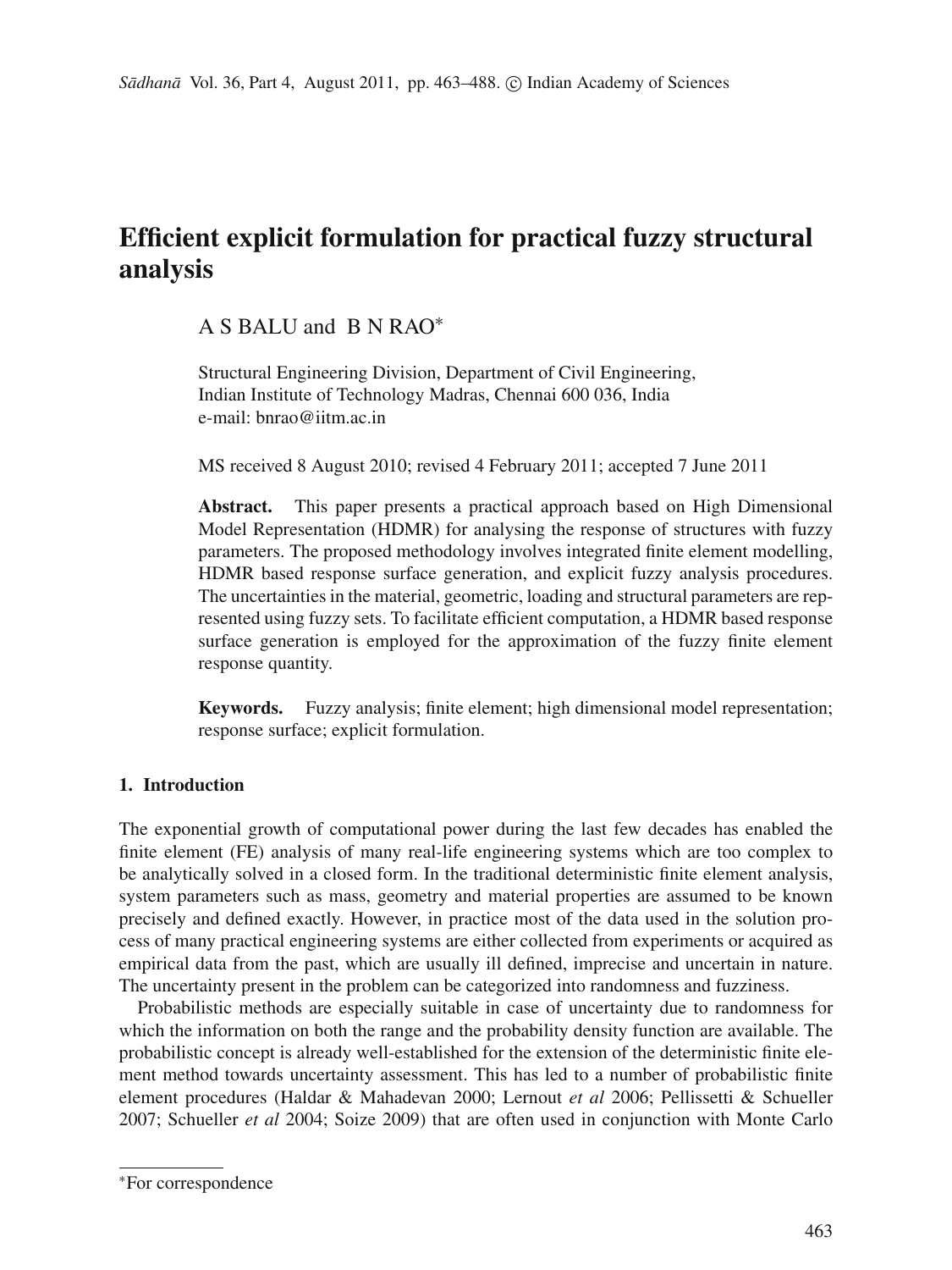simulations. However, the use of a probabilistic approach can lead to subjective results if the amount of statistical data on the uncertainties is limited, and fuzzy information that is vague, imprecise, qualitative, linguistic or incomplete need to be included (Elishakoff 1995). The need to incorporate subjective information into the design and analysis of engineering systems has led to the development of fuzzy finite element methodology that began in the early 1990s.

Fuzzy set theory initiated by Zadeh (1965) provides a concept for the description of linguistic or subjective knowledge and incomplete data in a non-probabilistic manner. The use of Zadeh's concept in the finite element context has led to the development of the fuzzy finite element method for the solution of engineering problems (Dhingra *et al* 1992; Valliappan & Pham 1995; Chen & Rao 1997; Akpan *et al* 2001a, b). Its aim is to obtain the membership function of an output quantity, based on the fuzzy description of the uncertain input parameters. By using the α-level technique, the interval finite element method forms the core of the fuzzy procedure (Gersem *et al* 2007). Over the last decade, several interval FE procedures have been reported, such as the vertex method (Dong & Shah 1987; Hanss 2002; Donders *et al* 2005), the global optimization approaches (Valliappan & Pham 1995; Möller *et al* 2000; Farkas *et al* 2008) and the interval arithmetic approaches (Rao & Berke 1997; Qiu & Elishakoff 1998; Dessombz *et al* 2001; Muhanna & Mullen 2001). However, each of these techniques has its specific limitations when applied to realistic engineering problems, and none of them has been established as standard interval procedure, and the choice of technique depends on the type of the conducted FE analysis.

This paper presents a practical approach based on High Dimensional Model Representation (HDMR) (Li *et al* 2001a, b; Sobol 2003; Chowdhury *et al* 2008; Rao & Chowdhury 2008) for analysing the response of structures with fuzzy parameters. The proposed methodology involves integrated finite element modelling, HDMR based response surface generation, and explicit fuzzy analysis procedure. The uncertainties in the material, geometric, loading and structural parameters are represented using fuzzy sets. To facilitate efficient computation, a HDMR based response surface generation is employed for the approximation of the fuzzy finite element response quantity, and the response is expressed in a separable closed-form expression as a linear combination of the fuzzy variables through the definition of intervening variables, then using the transformation technique the bounds on the response at each  $\alpha$ -level are obtained.

# **2. Fuzzy finite element approach**

#### 2.1 *Fuzzy sets*

The concept of fuzzy sets, introduced by Zadeh (1965), has gained an increasing popularity during the last two decades. Its most important property is that it is capable of describing linguistic and therefore incomplete information in a non-probabilistic manner. While a classical set clearly distinguishes between members and non-members, the fuzzy set introduces a degree of membership, represented by the *membership function*. For a fuzzy set  $\tilde{x}$ , the membership function  $\mu_{\tilde{x}}(x)$  describes the grade of membership to the fuzzy set for each element *x* in the domain *X*:

$$
\tilde{x} = \{(x, \mu_{\tilde{x}}(x)) | (x \in X), (\mu_{\tilde{x}}(x) \in [0, 1])\}.
$$
 (1)

If  $\mu_{\tilde{x}}(x) = 1$ , *x* is definitely a member of the set  $\tilde{x}$ , whereas if  $\mu_{\tilde{x}}(x) = 0$ , *x* is definitely not a member of the set  $\tilde{x}$ . For all *x* with  $0 < \mu_{\tilde{x}}(x) < 1$ , the membership is not certain. The most frequently applied membership function shapes are the triangular and Gaussian (Ross 2004; Gersem *et al* 2007).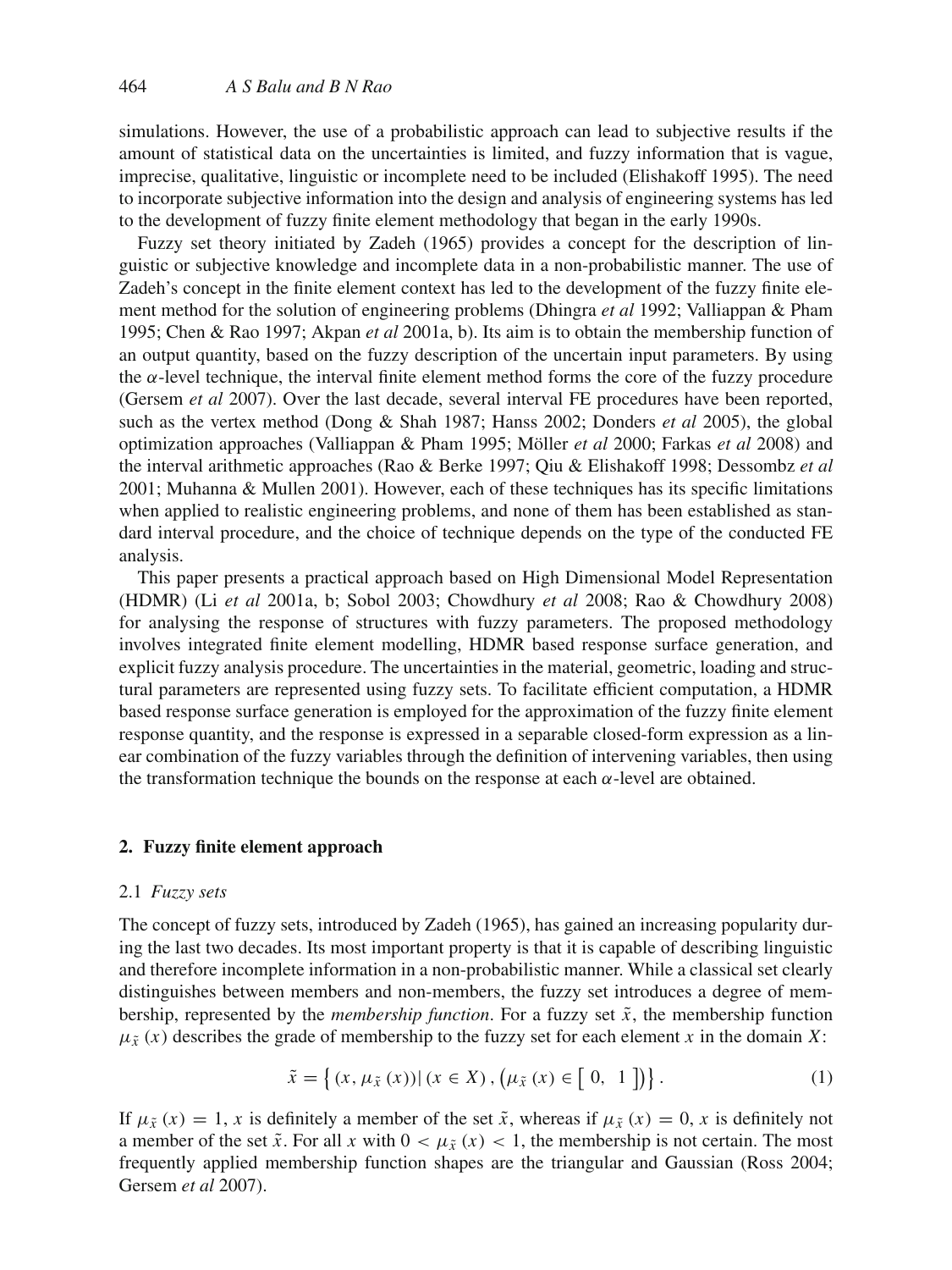#### 2.2 *Fuzzy numerical analysis*

The fuzzy finite element method (FFEM) aims to obtain a fuzzy description of an FE analysis result, starting from the fuzzy descriptions of all non-deterministic FE model parameters. In practice, the description of uncertain parameters and quantities using fuzzy sets can be implemented using the  $\alpha$ -*level strategy*. This approach subdivides the membership function range into a number of  $\alpha$ -levels. The intersection with the membership function of the input uncertainties at each  $\alpha$ -level results in an interval  $x_{i,\alpha}^I = [x_i, \bar{x}_i]_{\alpha}$ . With these input intervals of the  $\alpha$ -sublevel, an interval finite element (IFE) analysis is performed, resulting in an interval for the analysis result at the considered  $\alpha$ -level. Finally, the fuzzy solution is assembled from the resulting intervals at each sublevel.

The fuzzy finite element technique consists of the application of the  $\alpha$ -level strategy on the numerical procedure of the deterministic FE analysis. Through this procedure, the fuzzy FE analysis can be interpreted as a large-scale sensitivity analysis, which can be used to study the combined effect of the interval bounds of design variables on critical design properties. More comprehensive overview of fuzzy analysis for non-deterministic analysis in engineering design is available in reference (Moens & Vandepitte 2004).

Through the  $\alpha$ -level strategy, the interval problem corresponding to the considered FE analysis forms the core of the fuzzy procedure. A number of general interval solution strategies have been proposed as the basis for fuzzy FE implementations. The most popular one is the interval arithmetic approach, in which all basic deterministic algebraic operations are replaced by their interval arithmetic counterparts. Although this approach is computationally very inexpensive, it is of little practical use as it tends to largely overestimate the interval outcome of each operation, accumulating in a huge amount of conservatism in the interval analysis result of realistic problems. Therefore, other approaches such as the vertex method (Dong & Shah 1987; Dong & Wong 1987; Hanss 2002; Donders *et al* 2005), the global optimization method (Valliappan & Pham 1995; Möller *et al* 2000; Farkas *et al* 2008), and methods based on interval arithmetic (Rao & Berke 1997; Qiu & Elishakoff 1998; Dessombz *et al* 2001; Muhanna & Mullen 2001) have been proposed for the solution of the underlying interval FE problem. Each of these techniques has its specific disadvantages when applied to realistic engineering problems, such that none of them has been established as standard interval procedure, and the choice of technique depends on the type of the conducted FE analysis.

The vertex method evaluates the function value at each of the vertices of the design space, represented by the bounds on the variables, to obtain the minimum and maximum values of the response. This approach requires  $2^N$  function evaluations, where *N* is the number of uncertain parameters. The easy implementation and the limited computational cost if the number of uncertainties is not too high form the major advantages of this method. The important limitation of the vertex method is that the exact interval results can be obtained only if the variation of the outputs is monotonic with respect to a variation of the uncertain parameters. This is difficult to predict in case of a general structural/mechanical problem. In case of nonlinear non-monotonic responses, the vertex method does not produce conservative results. This means that the real interval results are underestimated. Especially in design validation applications, this forms a severe drawback.

The global optimization techniques require the function value and/or gradient information at several points in the iterative process at each  $\alpha$ -cut, to obtain the minimum and maximum values of a nonlinear response. Taking into account the number of optimizations, the number of function evaluations required for one optimization and the computational cost of one function evaluation, this procedure is computationally expensive for most practical applications with implicit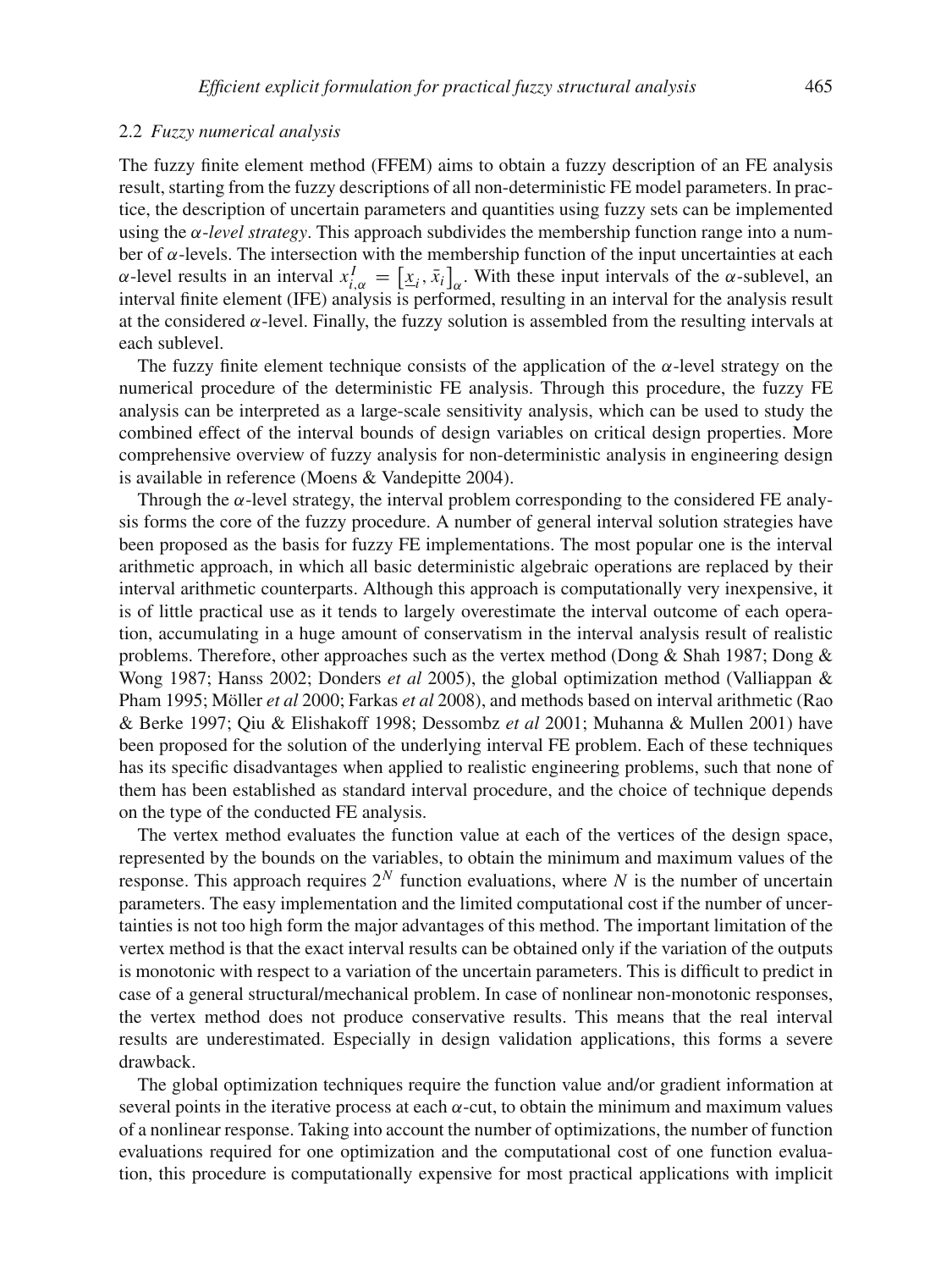response functions. However, the computational efficiency of this approach can be improved by adopting the reduced optimization (Farkas *et al* 2008).

As an alternative to the optimization procedures, response surface based optimization methods (Akpan *et al* 2001a; Munck *et al* 2008) use a different approach: instead of evaluating the objective function every time during the optimization procedure, they first create an approximation of the objective function based on objective function evaluations in a number of so-called response points. This approximation, whose evaluation should be computationally less expensive than the evaluation of the objective function itself, is then used to find the optimum. Although more advanced approximation techniques such as Kriging methods (Jones *et al* 1998), neural networks (Chen 1996; Harvey 1994) and support vector regression (Drucker *et al* 1997) can be used for this application, response surfaces are chosen because they adequately describe the objective function behaviour. Response surface behaviour is easy to understand and to visualize, making it much easier to take corrective actions if the accuracy of the approximation is insufficient.

Response surface based optimization techniques prove to be extremely useful in the context of fuzzy analysis. A fuzzy analysis requires the same objective functions to be minimised and maximised on different  $\alpha$ -levels or, in optimization terms, with different bound constraints. Since the uncertain parameter intervals at higher  $\alpha$ -levels are subsets of the uncertain parameter interval at the lowest  $\alpha$ -level, a response surface suitable for the lowest  $\alpha$ -level can be used at all  $\alpha$ levels. Since the construction of the response surfaces is the computationally most expensive part of these techniques, the computational cost of a fuzzy analysis is only slightly higher than the computational cost of an interval analysis based on fuzzy arithmetic operations. However, response surface based optimization techniques avoid other practical problems associated with interval analysis, which include the possibility of obtaining unbounded, unrealistic and nonunique solutions if the dependent relations between the fuzzy variables and the constrained fuzzy operation procedures are not considered in the formulation.

#### **3. Concept of HDMR and its importance to fuzzy structural analysis**

In recent years there have been efforts to develop efficient methods to approximate multivariate functions in such a way that the component functions of the approximation are ordered starting from a constant and gradually approaching to multivariance as we proceed along the terms like first-order, second-order and so on. One such method is High Dimensional Model Representation (HDMR) (Li *et al* 2001a, b; Sobol 2003). HDMR is a general set of quantitative model assessment and analysis tools for capturing the high-dimensional relationships between sets of input and output model variables. It is a very efficient formulation of the system response, if higher-order variable correlations are weak, allowing the physical model to be captured by the first few lower-order terms. Practically for most well-defined physical systems, only relatively low order correlations of the input variables are expected to have a significant effect on the overall response. HDMR expansion utilizes this property to present an accurate hierarchical representation of the physical system. The notion of 'high' dimensionality is system-dependent, with some situations being considered high for practical reasons at  $N \approx 3-5$ , while others will only reach that level of complexity for  $N > 10$  or more. Recently potential of HDMR concepts is explored to find an equivalent continuous function to replace a univariate or multivariate piece-wise continuous function, rather than seeking an exact continuous function (Chowdhury *et al* 2008), and the HDMR concepts are extended to predict the failure probability of structural or mechanical systems subjected to random loads and material properties (Rao & Chowdhury 2008).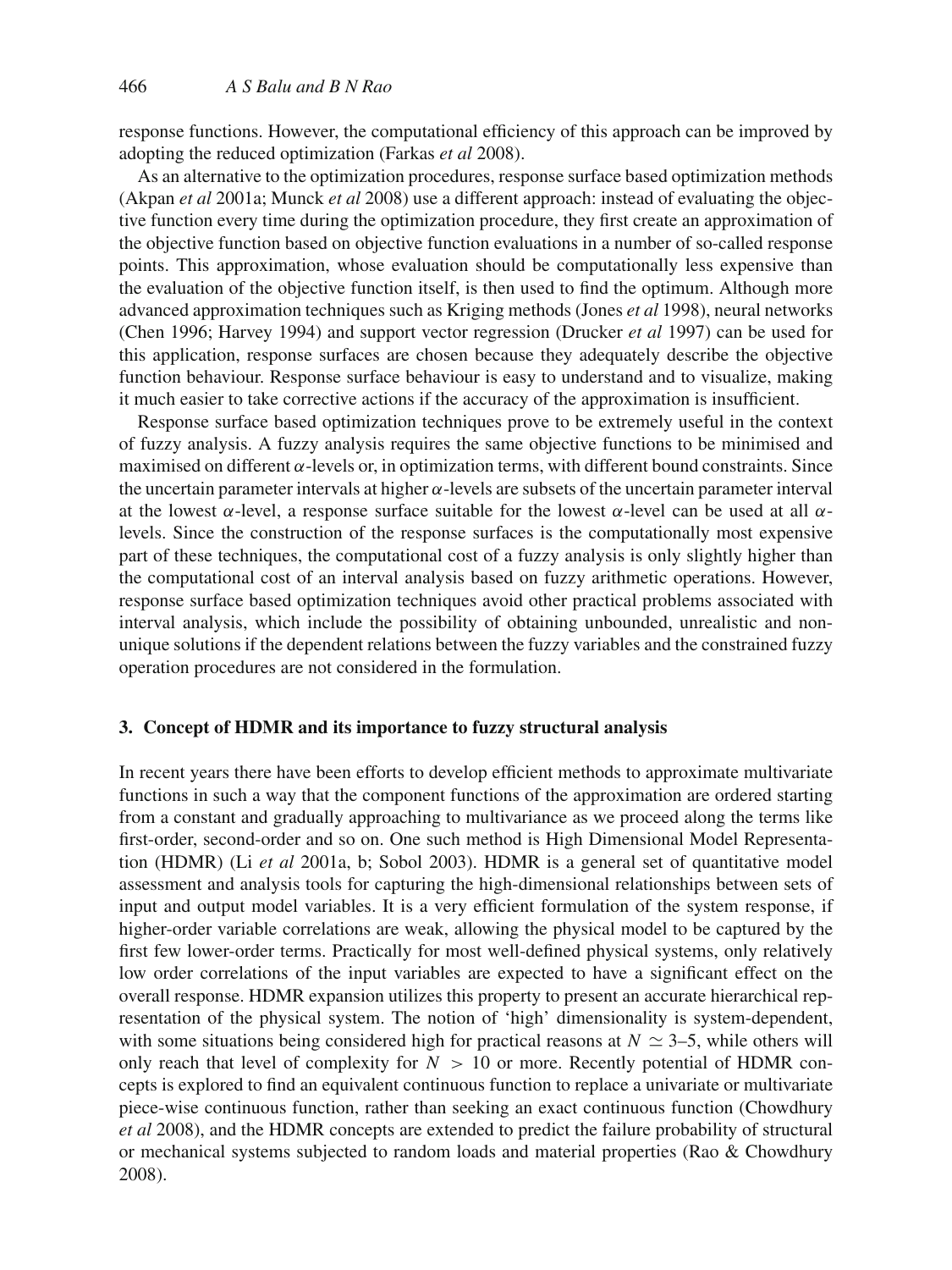Let the *N*−dimensional vector  $x = \{x_1, x_2, \dots, x_N\}$ , represent the input variables of the model under consideration, and the response function as  $g(x)$ . Since the influence of the input variables on the response function can be independent and/or cooperative, HDMR expresses the response  $g(x)$  as a hierarchical correlated function expansion in terms of the input variables as

$$
g(\mathbf{x}) = g_0 + \sum_{i=1}^N g_i(x_i) + \sum_{1 \le i_1 < i_2 \le N} g_{i_1 i_2}(x_{i_1}, x_{i_2}) + \dots + \sum_{1 \le i_1 < \dots < i_l \le N} g_{i_1 i_2 \dots i_l}(x_{i_1}, x_{i_2}, \dots, x_{i_l}) + \dots + g_{12 \dots N}(x_1, x_2, \dots, x_N),
$$
\n(2)

where  $g_0$  is a constant term representing the zeroth-order component function or the mean response of  $g(x)$ . The function  $g_i(x_i)$  is a first-order term expressing the effect of variable  $x_i$  acting alone, although generally nonlinearly, upon the output  $g(x)$ . The function  $g_{i_1 i_2}(x_{i_1}, x_{i_2})$  is a second-order term which describes the cooperative effects of the variables  $x_{i_1}$  and  $x_{i_2}$  upon the output  $g(x)$ . The higher order terms give the cooperative effects of increasing numbers of input variables acting together to influence the output  $g(x)$ . The last term  $g_{12} \dots N(x_1, x_2, \dots, x_N)$ contains any residual dependence of all the input variables locked together in a cooperative way to influence the output  $g(x)$ . Once all the relevant component functions in Equation 2 are determined and suitably represented, then the component functions constitute HDMR, thereby replacing the original computationally expensive method of calculating  $g(x)$  by the computationally efficient model. Usually the higher order terms in Equation 2 are negligible such that HDMR with only few low order correlations, amongst the input variables are typically adequate in describing the output behaviour resulting in rapid convergence of HDMR expansion (Li *et al* 2001a). However, importance of higher order terms in HDMR is problem dependent and an independent analysis such as for example, the Sobol' sensitivity indices method (Sobol 1993) should be made beforehand to establish which order terms in the HDMR expansion are not important.

Depending on the method adopted to determine the component functions in Equation 2 there are two particular HDMR expansions: ANOVA-HDMR and cut-HDMR. ANOVA-HDMR is useful for measuring the contributions of the variance of individual component functions to the overall variance of the output. On the other hand, cut-HDMR expansion is an exact representation of the output  $g(x)$  in the hyperplane passing through a reference point in the variable space.

In this work, cut-HDMR procedure is used to approximate the original response function with an explicit performance function to estimate the response of structural/mechanical systems subjected to fuzzy variables. With cut-HDMR method, first a reference point  $\mathbf{c} = \{c_1, c_2, \cdots, c_N\}$ is defined in the variable space. In the convergence limit that all correlated functions in Equation 2 are considered, cut-HDMR is invariant to the choice of reference point *c*. However, in practice the choice of reference point  $c$  is very important for cut-HDMR especially if only terms up to first- and second-order in Equation 2 are considered, and it is shown that it is optimal to choose reference point *c* as mean values of the input variables (Li *et al* 2001b). The expansion functions are determined by evaluating the input–output responses of the system relative to the defined reference point *c* along associated lines, surfaces, subvolumes, etc. (i.e., cuts) in the input variable space. This process reduces to the following relationship for the component functions in Equation 2

$$
g_0 = g(c), \tag{3}
$$

$$
g_i(x_i) = g\left(x_i, \mathbf{c}^i\right) - g_0,\tag{4}
$$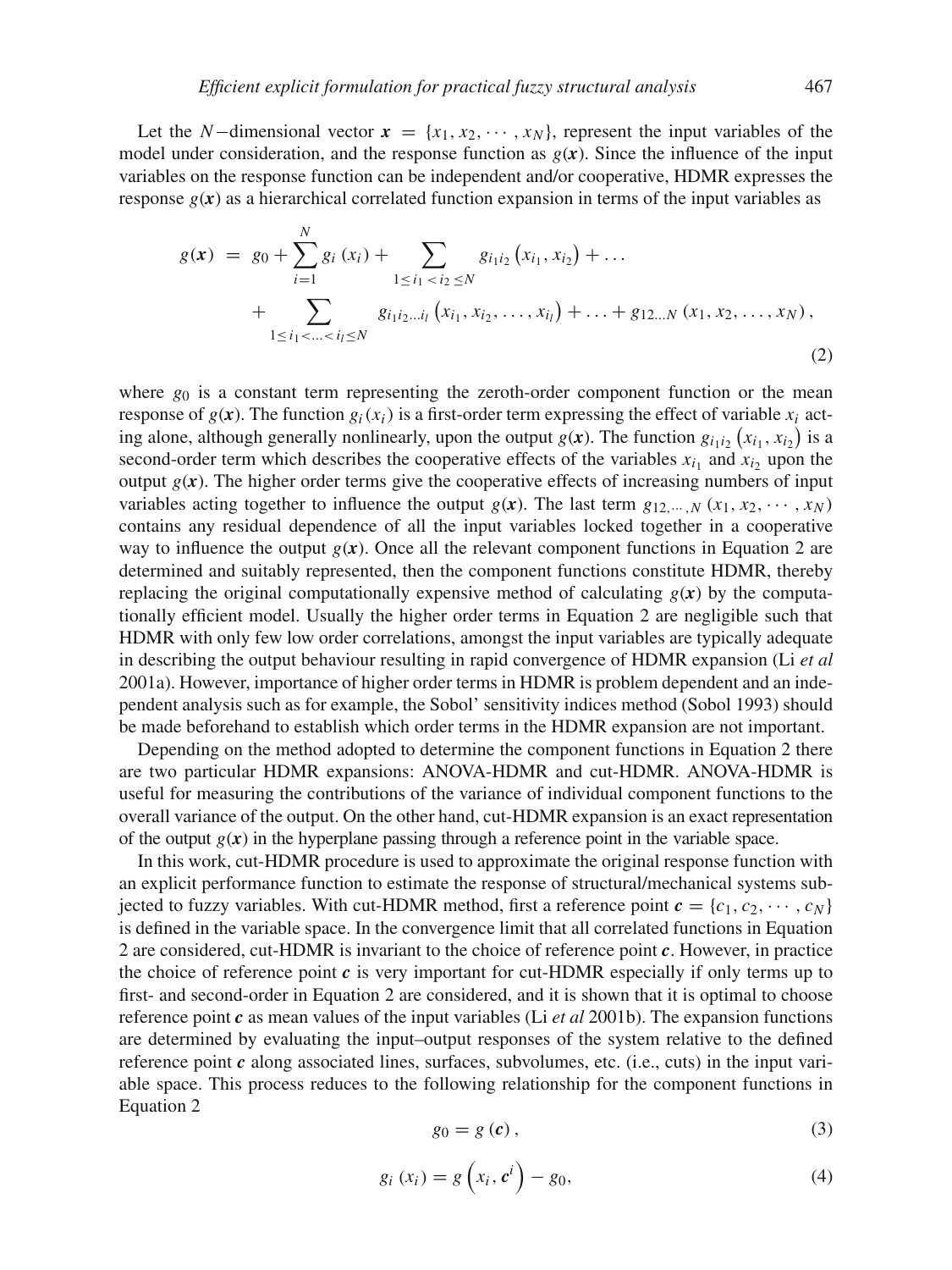468 *A S Balu and B N Rao*

$$
g_{i_1i_2}(x_{i_1}, x_{i_2}) = g\left(x_{i_1}, x_{i_2}, c^{i_1i_2}\right) - g_{i_1}(x_{i_1}) - g_{i_2}(x_{i_2}) - g_0,
$$
\n(5)

where the notation  $g(x_i, c^i) = g(c_1, c_2, \ldots, c_{i-1}, x_i, c_{i+1}, \ldots, c_N)$  denotes that all the input variables are at their reference point values except  $x_i$ . The  $g_0$  term is the output response of the system evaluated at the reference point *c*. The higher order terms are evaluated as cuts in the input variable space through the reference point. Therefore, each first-order term  $g_i(x_i)$  is evaluated along its variable axis through the reference point. Each second-order term  $g_{i_1 i_2}(x_{i_1}, x_{i_2})$  is evaluated in a plane defined by the binary set of input variables  $x_{i_1}, x_{i_2}$  through the reference point, etc. The process of subtracting off the lower order expansion functions removes their dependence to assure a unique contribution from the new expansion function.

Considering the terms up to first- and second-order in Equation 2 yields, respectively

$$
g(x) = g_0 + \sum_{i=1}^{N} g_i(x_i) + \mathcal{R}_2,
$$
\n(6)

and

$$
g\left(\boldsymbol{x}\right) = g_0 + \sum_{i=1}^N g_i\left(x_i\right) + \sum_{1 \leq i_1 < i_2 \leq N} g_{i_1 i_2}\left(x_{i_1}, x_{i_2}\right) + \mathcal{R}_3. \tag{7}
$$

Substituting Equations 3–5 into Equations 6 and 7 leads to

$$
g\left(\boldsymbol{x}\right) = \sum_{i=1}^{N} g\left(c_1, \ldots, c_{i-1}, x_i, c_{i+1}, \ldots, c_N\right) - \left(N - 1\right) g\left(\boldsymbol{c}\right) + \mathcal{R}_2,\tag{8}
$$

and

$$
g(x) = \sum_{\substack{i_1 = 1, i_2 = 1 \\ i_1 < i_2}}^N g(c_1, \dots, c_{i_1-1}, x_{i_1}, c_{i_1+1}, \dots, c_{i_2-1}, x_{i_2}, c_{i_2+1}, \dots, c_N)} \\
-(N-2) \sum_{i=1}^N g(c_1, \dots, c_{i-1}, x_i, c_{i+1}, \dots, c_N) \\
+\frac{(N-1)(N-2)}{2} g(c) + \mathcal{R}_3,
$$
\n
$$
(9)
$$

respectively. Now consider first- and second-order approximation of  $\tilde{g}(x)$ , denoted respectively by

$$
\tilde{g}(\mathbf{x}) = \sum_{i=1}^{N} g(c_1, \dots, c_{i-1}, x_i, c_{i+1}, \dots, c_N) - (N-1) g(\mathbf{c}), \tag{10}
$$

and

$$
\tilde{g}(\mathbf{x}) = \sum_{i_1 = 1, i_2 = 1 \atop i_1 < i_2}^{N} g(c_1, \ldots, c_{i_1-1}, x_{i_1}, c_{i_1+1}, \ldots, c_{i_2-1}, x_{i_2}, c_{i_2+1}, \ldots, c_N)
$$

$$
-(N-2) \sum_{i=1}^{N} g(c_1, \ldots, c_{i-1}, x_i, c_{i+1}, \ldots, c_N) + \frac{(N-1)(N-2)}{2} g(\mathbf{c}). \quad (11)
$$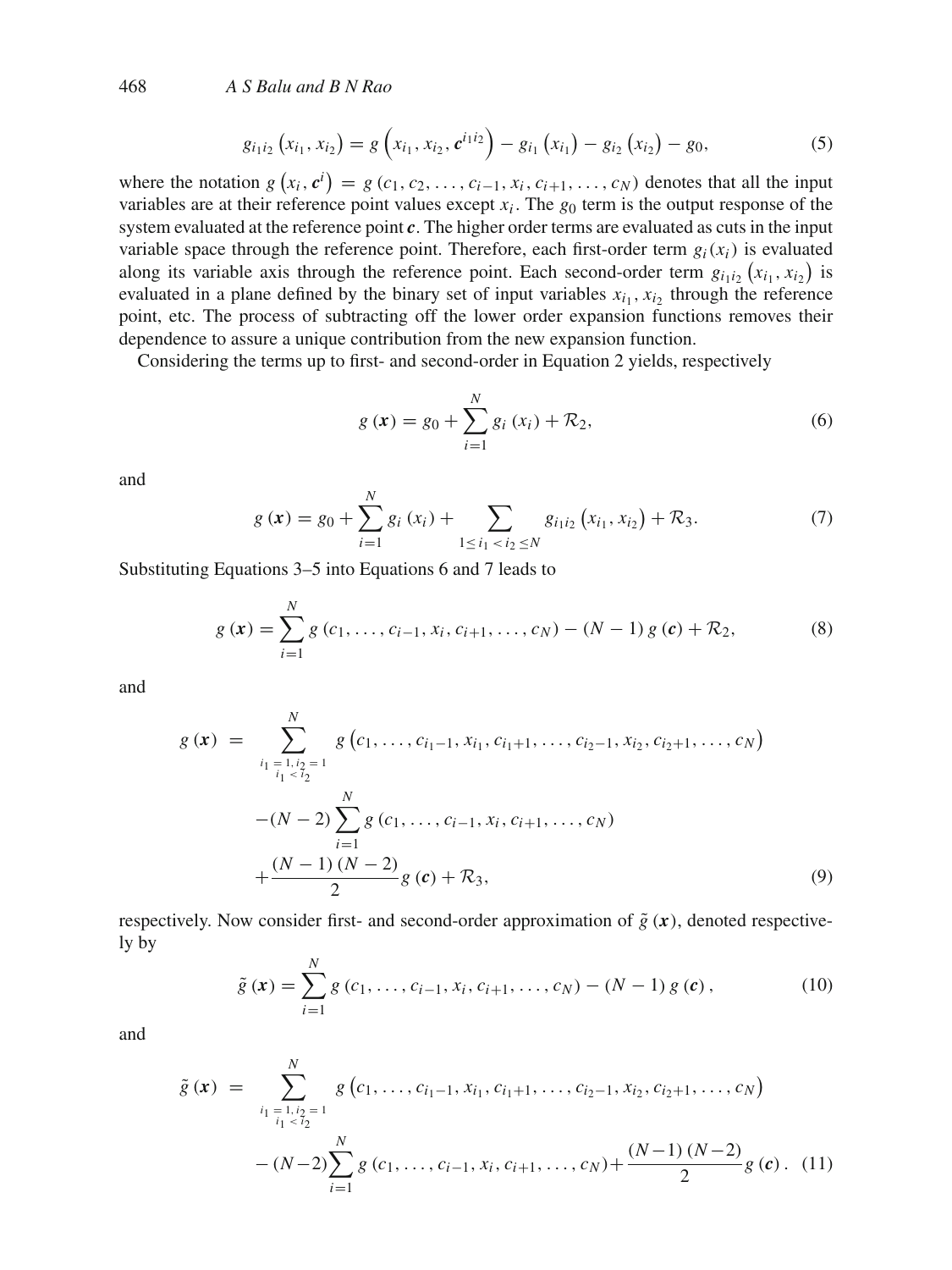Comparison of Equations 8 and 10 indicates that the first-order approximation leads to the residual error  $g(x) - \tilde{g}(x) = R_2$ , which includes contributions from terms of second and higher order component functions. Similarly, the second-order approximation leads to the residual error  $g(x) - \tilde{g}(x) = R_3$ , which includes contributions from terms of third and higher order component functions.

The notion of  $0^{\text{th}}$ , 1<sup>st</sup>, 2<sup>nd</sup> order, etc. in the HDMR expansion should not be confused with the terminology used either in the Taylor series or in the conventional polynomial based approximation formulas. It can be shown that, the first-order component function  $g_i(x_i)$  is the sum of all the Taylor series terms which contain and only contain variable *xi* . Similarly, the second-order component function  $g_{i_1 i_2}(x_{i_1}, x_{i_2})$  is the sum of all the Taylor series terms which contain and only contain variables  $x_{i_1}$  and  $x_{i_2}$ . Hence first- and second-order HDMR approximations should not be viewed as first- or second-order Taylor series expansions nor do they limit the nonlinearity of  $g(x)$ . Furthermore, the approximations contain contributions from all input variables. Thus, the infinite number of terms in the Taylor series is partitioned into finite different groups and each group corresponds to one cut-HDMR component function. Therefore, any truncated cut-HDMR expansion provides a better approximation and convergent solution of  $g(x)$  than any truncated Taylor series because the latter contains only a finite number of terms of Taylor series. Furthermore, the coefficients associated with higher dimensional terms are usually much smaller than that with one-dimensional terms. As such, the impact of higher dimensional terms on the function is less, and therefore, can be neglected. Compared with the first- and second-order Taylor series expansions, which retain only linear and quadratic terms, respectively, the first-order HDMR provides more accurate approximation  $\tilde{g}(x)$  of the original response function  $g(x)$ . If the first-order HDMR approximation is not sufficient, the second-order HDMR approximation may be adopted at the expense of additional computational cost.

# **4. HDMR based response surface generation**

HDMR in Equation 2 is exact along any of the cuts, and the output response  $g(x)$  at a point *x* off of the cuts can be obtained as follows.

*Step 1:* Interpolate each of the low dimensional HDMR expansion terms with respect to the input values of the point *x*. For example, consider the first-order component function  $g(x_i, c^i) = g(c_1, c_2, \ldots, c_{i-1}, x_i, c_{i+1}, \ldots, c_N)$ . If for  $x_i = x_i^j$ , *n* function values

$$
g(x_i^j, c^i) = g(c_1, \dots, c_{i-1}, x_i^j, c_{i+1}, \dots, c_N); \quad j = 1, 2, \dots, n,
$$
 (12)

are given at *n* (=3,5,7 or 9) sample points  $x_{iL}$ ,  $x_{iM} - (n-3)(x_{iM} - x_{iL})/(n-1)$ ,  $x_{iM} (n-5) (x_{iM} - x_{iL})/(n-1), \ldots, x_{iM}, \ldots, x_{iM} + (n-5) (x_{iU} - x_{iM})/(n-1), x_{iM}$  $(n-3)$   $(x_{iU} - x_{iM})/(n-1)$ ,  $x_{iU}$ , along the fuzzy variable  $x_i$  having triangular membership function with the triplet number  $[x_{iL}, x_{iM}, x_{iU}]$ . The function value for arbitrary  $x_i$  can be obtained by the Lagrange interpolation as

$$
g(x_i, c^i) = \sum_{j=1}^n \phi_j(x_i) g(c_1, \dots, c_{i-1}, x_i^j, c_{i+1}, \dots, c_N); \quad j = 1, 2, \dots, n. \tag{13}
$$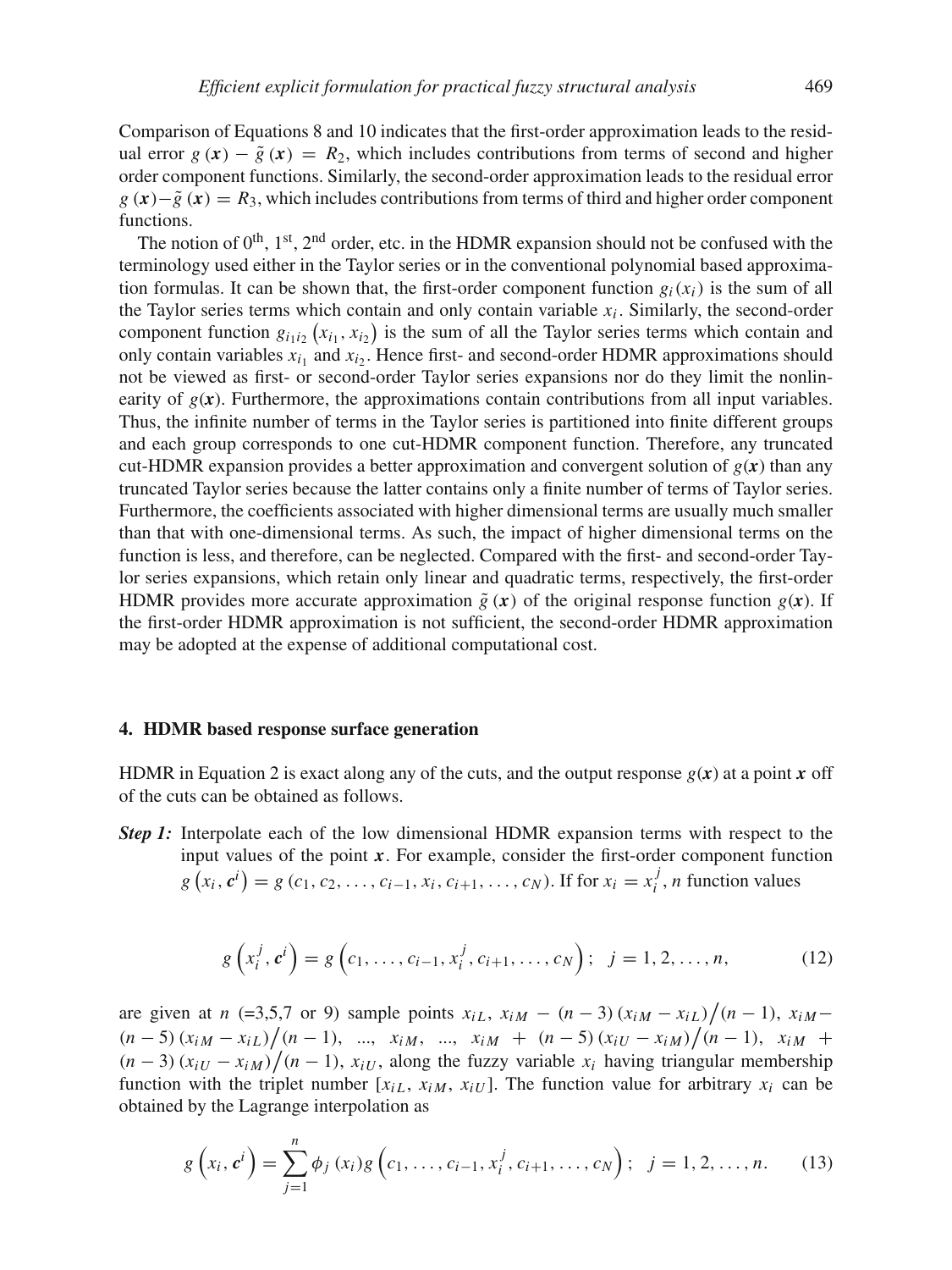Similarly, consider the second-order component function  $g(x_{i_1}, x_{i_2}, c^{i_1 i_2}) = g(c_1, \ldots, c_{i_1-1},$  $x_{i_1}, c_{i_1+1}, \ldots, c_{i_2-1}, x_{i_2}, c_{i_2+1}, \ldots, c_N$ . If for  $x_{i_1} = x_{i_1}^{j_1}$ , and  $x_{i_2} = x_{i_2}^{j_2}$ ,  $n^2$  function values

$$
g\left(x_{i_1}^{j_1}, x_{i_2}^{j_2}, c^{i_1 i_2}\right) = g\left(c_1, \dots, c_{i_1-1}, x_{i_1}^{j_1}, c_{i_1+1}, \dots, c_{i_2-1}, x_{i_2}^{j_2}, c_{i_2+1}, \dots, c_N\right);
$$
  
\n
$$
j_1 = 1, 2, \dots, n, \quad j_2 = 1, 2, \dots, n,
$$
\n(14)

are given on a grid formed by taking  $n$  (=3,5,7 or 9) sample points along  $x_{i_1}$  and  $x_{i_2}$  axes as explained above, then the function value for arbitrary  $(x_{i_1}, x_{i_2})$  can be obtained by the Lagrange interpolation as

$$
g\left(x_{i_1}, x_{i_2}, c^{i_1 i_2}\right) = \sum_{j_1=1}^n \sum_{j_2=1}^n \phi_{j_1 j_2}\left(x_{i_1}, x_{i_2}\right)
$$

$$
g\left(c_1, \ldots, c_{i_1-1}, x_{i_1}^{j_1}, c_{i_1+1}, \ldots, c_{i_2-1}, x_{i_2}^{j_2}, c_{i_2+1}, \ldots, c_N\right), \quad (15)
$$

where the interpolation functions  $\phi_j(x_i)$  and  $\phi_{j_1 j_2}(x_{i_1}, x_{i_2})$  can be obtained using the Lagrange interpolation.

By using Equation 13,  $g_i(x_i)$  can be generated if *n* function values are given at corresponding sample points. Similarly, by using Equation 15,  $g_{i_1 i_2}(x_{i_1}, x_{i_2})$  can be generated if  $n^2$  function values at corresponding sample points are given. The same procedure shall be repeated for all the first-order component functions, i.e.,  $g_i(x_i)$ ;  $i = 1, 2, ..., N$  and the second-order component functions, i.e.,  $g_{i_1 i_2}(x_{i_1}, x_{i_2})$ ;  $i_1, i_2 = 1, 2, ..., N$ .

*Step 2:* Sum the interpolated values of HDMR expansion terms from zeroth-order to the highest order retained in keeping with the desired accuracy. This leads to first-order approximation of the function  $g(x)$  as

$$
\tilde{g}(\mathbf{x}) = \sum_{i=1}^{N} \sum_{j=1}^{n} \phi_j(x_i) g\left(c_1, \dots, c_{i-1}, x_i^j, c_{i+1}, \dots, c_N\right) - (N-1) g_0, \tag{16}
$$

and second-order approximation of the function  $g(x)$  as

$$
\tilde{g}(\mathbf{x}) = \sum_{i_1 = 1, i_2 = 1 \atop i_1 < i_2 = 1}^N \sum_{j_1 = 1}^n \sum_{j_2 = 1}^n \phi_{j_1 j_2} (x_{i_1}, x_{i_2})
$$
\n
$$
g\left(c_1, \ldots, c_{i_1 - 1}, x_{i_1}^{j_1}, c_{i_1 + 1}, \ldots, c_{i_2 - 1}, x_{i_2}^{j_2}, c_{i_2 + 1}, \ldots, c_N\right)
$$
\n
$$
-(N-2) \sum_{i=1}^N \sum_{j=1}^n \phi_j(x_i) g\left(c_1, \ldots, c_{i-1}, x_i^j, c_{i+1}, \ldots, c_N\right) + \frac{(N-1)(N-2)}{2} g_0.
$$
\n(17)

The interpolation functions  $\phi_j(x_i)$  and  $\phi_{j_1 j_2}(x_{i_1}, x_{i_2})$  by using the Lagrange interpolation are defined as

$$
\phi_j(x_i) = \frac{\left(x_i - x_i^{(1)}\right) \cdots \left(x_i - x_i^{(j-1)}\right) \left(x_i - x_i^{(j+1)}\right) \cdots \left(x_i - x_i^{(n)}\right)}{\left(x_i^{(j)} - x_i^{(1)}\right) \cdots \left(x_i^{(j)} - x_i^{(j-1)}\right) \left(x_i^{(j)} - x_i^{(j+1)}\right) \cdots \left(x_i^{(j)} - x_i^{(n)}\right)},\tag{18}
$$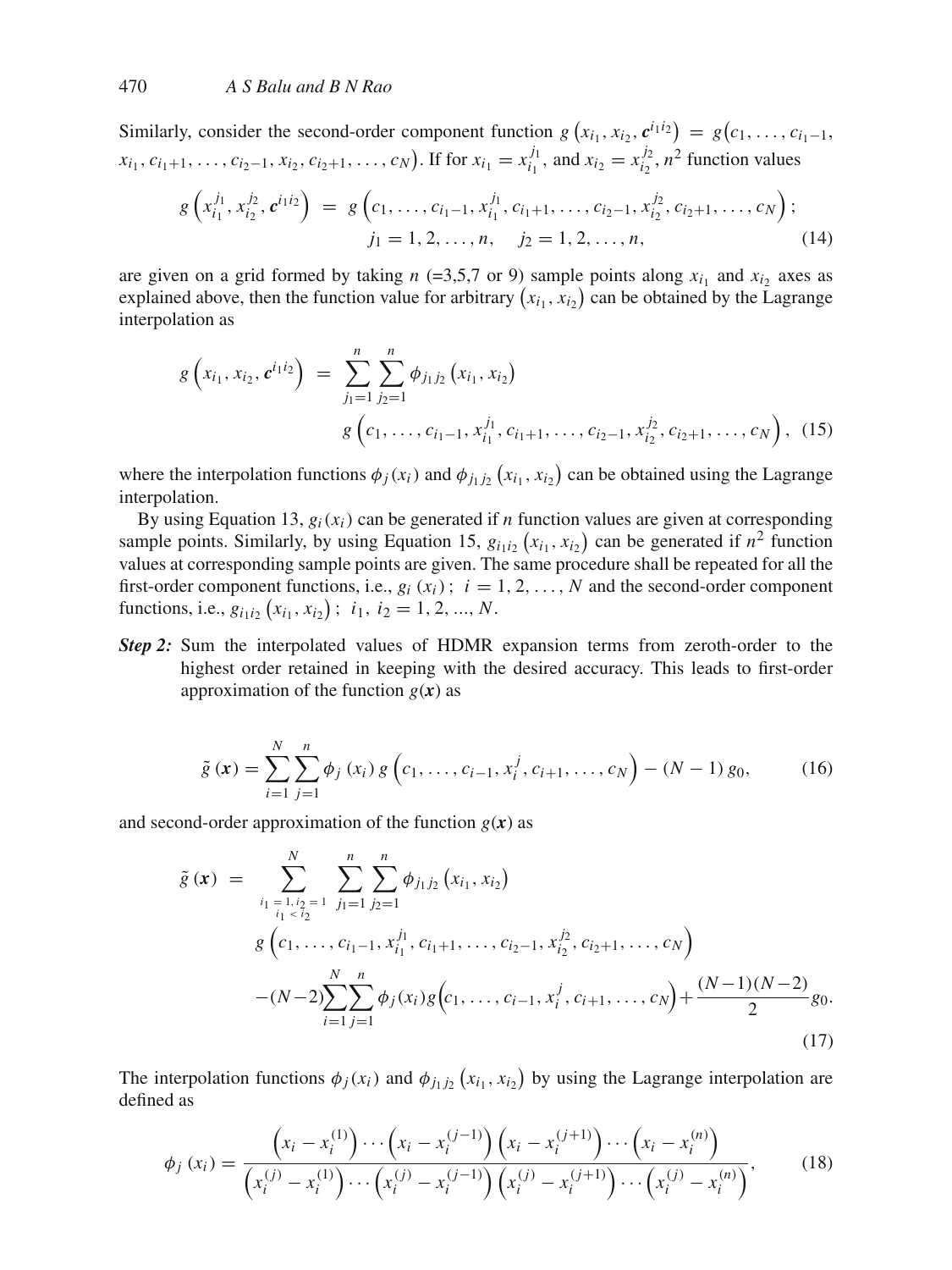$$
\phi_{j_1 j_2}(x_{i_1}, x_{i_2}) = \left[ \frac{\left(x_{i_1} - x_{i_1}^{(1)}\right) \cdots \left(x_{i_1} - x_{i_1}^{(j_1 - 1)}\right) \left(x_{i_1} - x_{i_1}^{(j_1 + 1)}\right) \cdots \left(x_{i_1} - x_{i_1}^{(n)}\right)}{\left(x_{i_1}^{(j_1)} - x_{i_1}^{(1)}\right) \cdots \left(x_{i_1}^{(j_1)} - x_{i_1}^{(j_1 - 1)}\right) \left(x_{i_1}^{(j_1)} - x_{i_1}^{(j_1 + 1)}\right) \cdots \left(x_{i_1}^{(j_1)} - x_{i_1}^{(n)}\right)}\right] \times \left[ \frac{\left(x_{i_2} - x_{i_2}^{(1)}\right) \cdots \left(x_{i_2} - x_{i_2}^{(j_2 - 1)}\right) \left(x_{i_2} - x_{i_2}^{(j_2 + 1)}\right) \cdots \left(x_{i_2} - x_{i_2}^{(n)}\right)}{\left(x_{i_2}^{(j_2)} - x_{i_2}^{(1)}\right) \cdots \left(x_{i_2}^{(j_2)} - x_{i_2}^{(j_2 - 1)}\right) \left(x_{i_2}^{(j_2)} - x_{i_2}^{(j_2 + 1)}\right) \cdots \left(x_{i_2}^{(j_2)} - x_{i_2}^{(n)}\right)}\right]. \tag{19}
$$

If *n* is the number of sample points taken along each of the variable axis and *s* is the order of the component function considered, starting from zeroth-order to *l*-th order, then total number of

function evaluation for interpolation purpose is given by,  $\sum_{i=1}^{l}$ *s*=0  $(N!(n-1)^s)/( (N-s)!s!)$  which grows polynomially with *N* and *n*, and exponentially with *s*. As a few low order component functions of HDMR are used, the sample savings due to HDMR are significant compared to traditional sampling. Hence uncertainty analysis using HDMR relies on an accurate reduced model being generated with a small number of full model simulations. The tremendous computational savings result from just having to perform interpolation instead of full model simulations for output determination.

#### **5. Explicit fuzzy analysis**

The original response function  $g(x)$  is approximated using HDMR concepts presented in sections 3 and 4. Once the response function is expressed as a linear combination of the fuzzy variables, the bounds of the response at each  $\alpha$ -cut can be obtained by using interval arithmetic algorithm. In order to apply interval arithmetic algorithm, the first-order HDMR approximation  $\tilde{g}$  (*x*) of the original nonlinear response function  $g(x)$  is transformed into a linear combination of intervening variables as follows.

$$
\tilde{g}(z) = z_1 + z_2 + \dots + z_N + \beta_0. \tag{20}
$$

where  $z_i = (\beta_i x_i + \gamma_i)^k$  is the relation between the intervening and the original variables with  $\kappa$  being order of the first-order HDMR component functions approximation taking values  $\kappa$  = 1 for linear approximation,  $\kappa = 2$  for quadratic approximation,  $\kappa = 3$  for cubic approximation, and so on. If the membership functions of the intervening variables are available, then at each  $\alpha$ cut, interval arithmetic techniques (Moore 1979) can be applied to estimate the response bounds at that level.

Let the intervening variable, *z*, be a function of *x* given by,  $z = G(x)$ . The membership function of *z* is obtained by using the membership function of *x*. The membership function gives the possibility of occurrence. For this reason, the possibility of occurrence of a point  $z<sub>0</sub>$  is equal to the possibility of occurrence of  $x_0$ , where  $x_0 = G^{-1}(z_0)$ . Therefore, the possibility function of *z* can be obtained using the following equation and appropriate transformations is shown in figure 1:

$$
\mu_{z}(z) = \mu_{x}\left(g^{-1}\left(z\right)\right). \tag{21}
$$

The membership function of *z* can be obtained numerically by the use of transformations.

Once the first-order HDMR approximation  $\tilde{g}(x)$  of the original nonlinear response function  $g(x)$  is expressed as a linear combination in terms of intervening variables (Equation 20), interval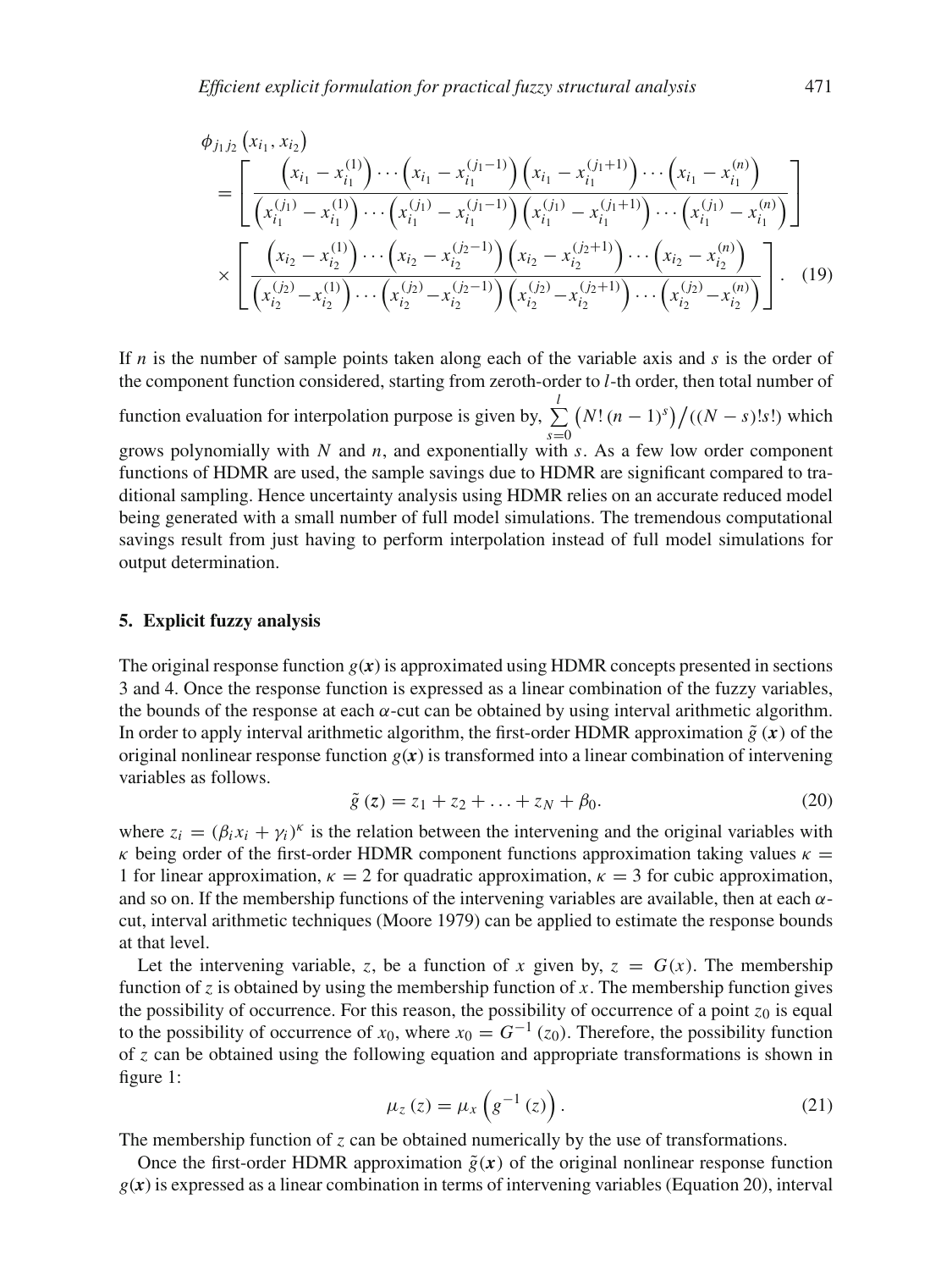

**Figure 1.** Transformation to obtain membership function of intervening variable.

arithmetic techniques (Moore 1979; Alefeld  $&$  Herzberger 1983) can be used to estimate the response bounds. The drawback of using interval arithmetic (Hansen 1992) for a closed-form expression is the problem with dependency. In general, if any variable appears more than once in an expression, it is treated as a different variable for each occurrence, resulting in wider bounds. By using intervening variables, each variable appears only once in the expression, resulting in accurate bounds on the response.

Similar transformation techniques are adopted by Adduri & Penmetsa (2008) to obtain minimum and maximum values of a nonlinear response at each  $\alpha$ -cut, except that a second-order response surface model is used for the original response approximation, however the proposed first-order HDMR provides better approximation  $\tilde{g}(x)$  of the original response function  $g(x)$ .

The use of transformation techniques facilitates the determination of the minimum and maximum values of the fuzzy variables that correspond to the extreme values of the response at a particular level without the use of optimization techniques. Moreover, this is an analytical procedure in which there is little room for errors. In all the numerical examples presented in this paper, first-order HDMR approximation is adopted. A flow diagram for explicit fuzzy analysis using HDMR approximation is shown in figure 2.

#### **6. Numerical examples**

Four numerical examples are presented to demonstrate the accuracy and efficiency of the proposed methodology. The proposed explicit formulations can be applied to fuzzy variables with any type of membership functions to result in an accurate estimation of the bounds of the response.

If *N*, *n*, and *m* respectively denote the number of fuzzy variables, the number of sample points taken along each of the variable axis, and the number of  $\alpha$ -cuts, then using first-order HDMR approximation the total cost of original function evaluation entails a maximum of  $N \times (n-1)+1$ by the proposed explicit formulation. It can be easily verified that the total computational cost of the proposed formulations is far less than  $2^N$   $m+1$  number of function evaluations required for the crude vertex method fuzzy analysis in conjunction with combinatorial optimization (in which all possible combinations of the fuzzy variables are considered), especially for large number of fuzzy input parameters and large finite element models. This clearly demonstrates the computational efficiency of the proposed formulations. The efficiency and robustness of the proposed formulation is expected to increase with increase in the complexity of the structure,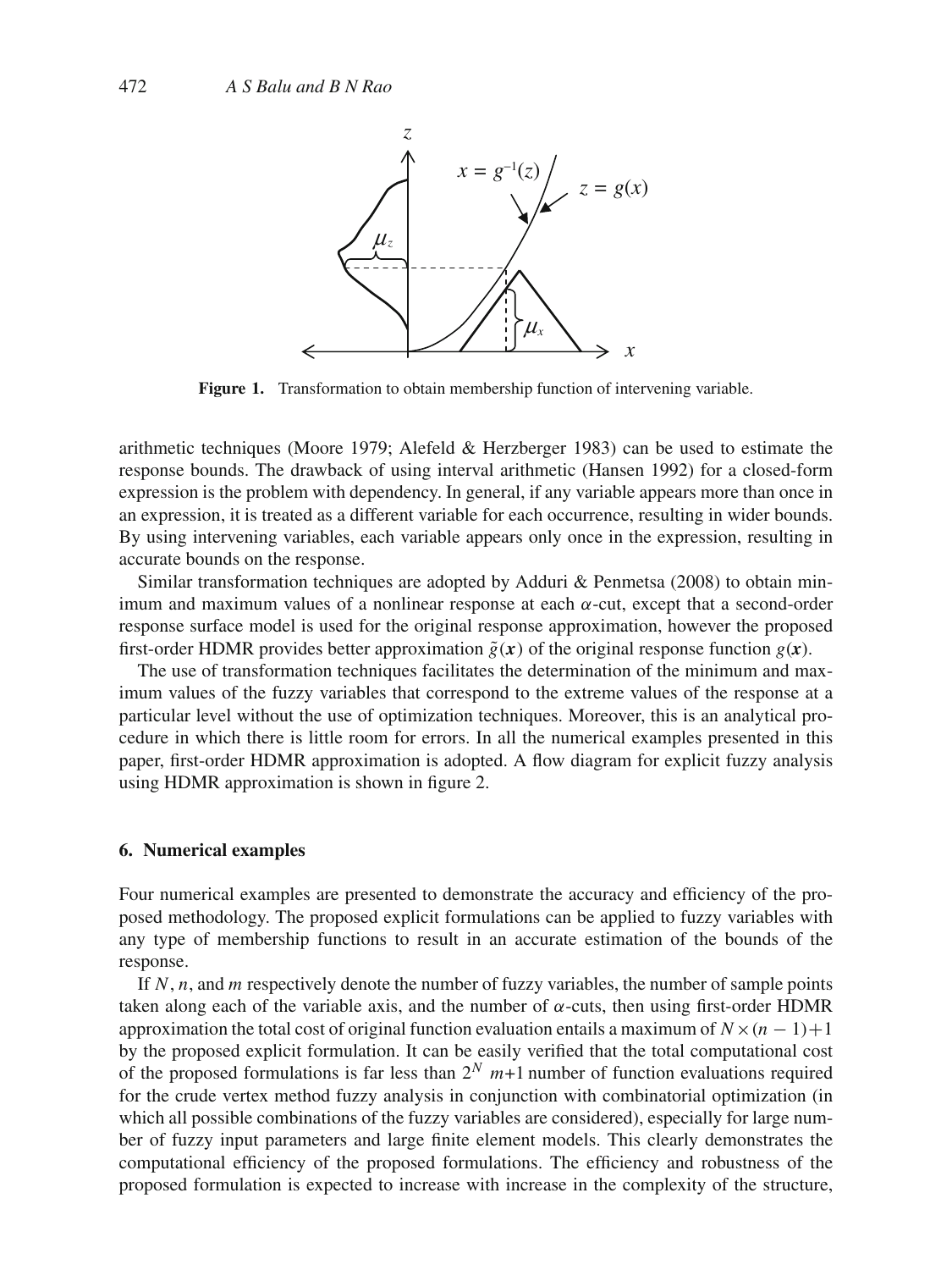

Interpolate each of the low dimensional HDMR expansion terms with respect  
\nto the input values of the point **x**  
\n
$$
g(x_i, c^i) = \sum_{j=1}^n \phi_j(x_i) g(c_1, ..., c_{i-1}, x_i^j, c_{i+1}, ..., c_N)
$$
\n
$$
g(x_{i_1}, x_{i_2}, c^{i_1 i_2}) = \sum_{j=1}^n \sum_{j_2=1}^n \phi_{j_1 j_2}(x_{i_1}, x_{i_2}) g(c_1, ..., c_{i_1-1}, x_{i_1}^{j_1}, c_{i_1+1}, ..., c_{i_2-1}, x_{i_2}^{j_2}, c_{i_2+1}, ..., c_N)
$$

Sum the interpolated values of the HDMR terms from zeroth order to the highest order retained in keeping with the desired accuracy  $\tilde{g}(x) = \sum_{i=1}^{N} \sum_{i=1}^{n} \phi_i(x_i) g(c_1, \ldots, c_{i-1}, x_i^j, c_{i+1}, \ldots, c_N) - (N-1) g_0$  $\tilde{g}\left(\boldsymbol{x}\right) = \sum_{\substack{i_1 = 1, i_2 = 1 \\ i_1 \leq j_1 \leq n}}^{N} \sum_{j_1 = 1}^{n} \sum_{j_2 = 1}^{n} \phi_{j_1 j_2}\left(x_{i_1}, x_{i_2}\right) g\left(c_1, \ldots, c_{i_1 - 1}, x_{i_1}^{j_1}, c_{i_1 + 1}, \ldots, c_{i_2 - 1}, x_{i_2}^{j_2}, c_{i_2 + 1}, \ldots, c_N\right)$  $-(N-2)\sum_{i=1}^N\sum_{j=1}^n\phi_j(x_i)g(c_1,\ldots,c_{i-1},x_i^j,c_{i+1},\ldots,c_N)+\frac{(N-1)(N-2)}{2}g_0$ 

Transform into a linear combination of intervening variables  $\tilde{g}(x) \approx \tilde{g}(z) = z_1 + z_2 + ... + z_N + \beta_0$  $z_i = (\beta_i x_i + \gamma_i)^{\kappa}$ Obtain membership functions of intervening variables by applying interval arithmetic operations Obtain membership function of response by summing the bounds of intervening variables

**Figure 2.** Flowchart of explicit fuzzy analysis using HDMR approximation.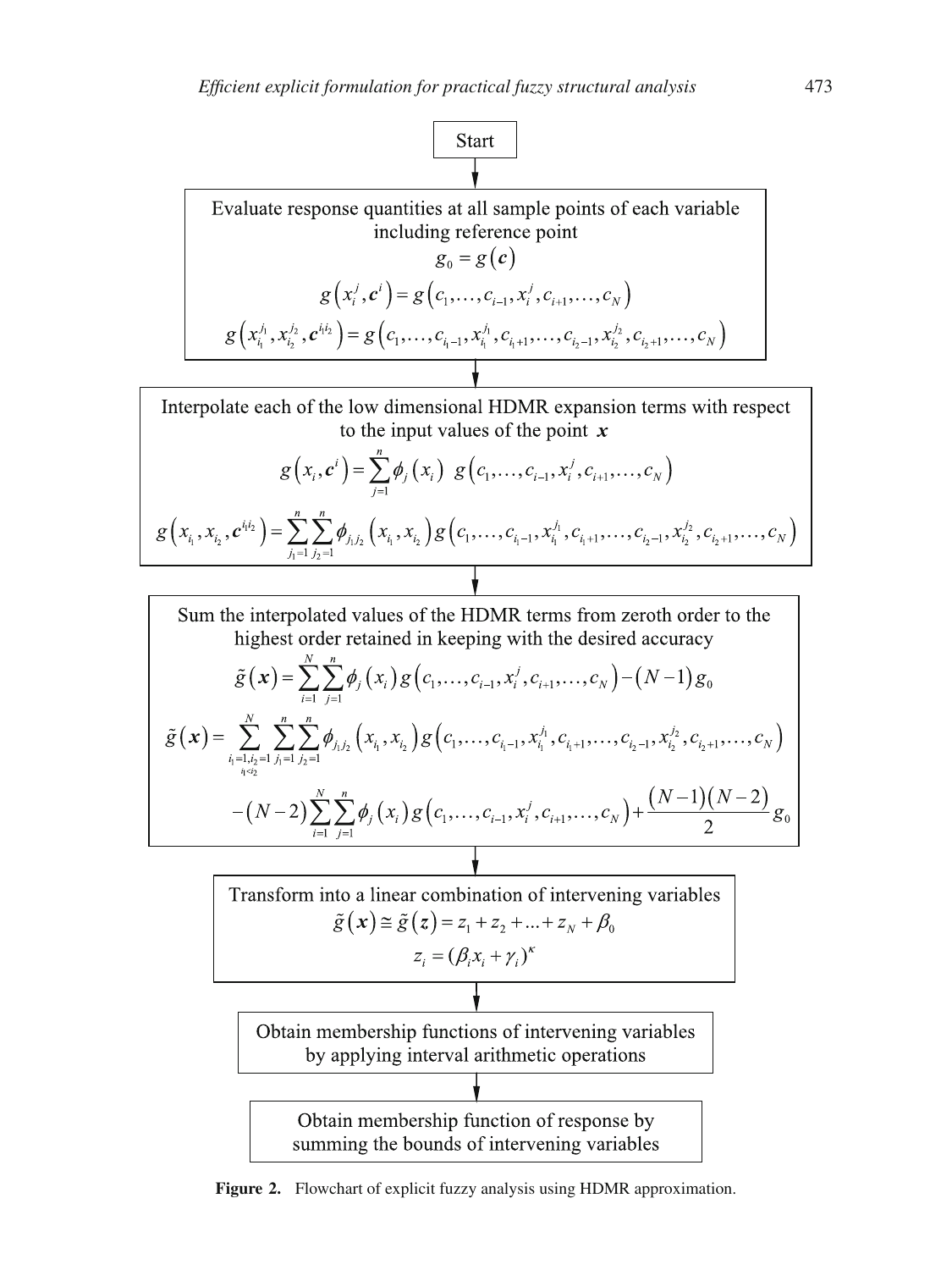number of fuzzy variables and number of  $\alpha$ -cuts. If first-order HDMR approximation is not sufficient second-order HDMR approximation may be adopted at the expense of additional computational cost. In that case, the total cost of original function evaluation entails a maximum of  $(n-1)^2 (N-1) N/2 + (n-1) N + 1$  by the proposed explicit formulation.

#### 6.1 *Closed form example*

To illustrate the accuracy and the applicability of the transformation technique in the proposed explicit formulation to obtain the bounds on the response, the following nonlinear response function is considered.

$$
f(x) = 16x_1^4 - 96x_1^3 + 216x_1^2 - 216x_1 - 64x_2^3 + 240x_2^2 - 300x_2
$$
  
+36x<sub>3</sub><sup>2</sup> - 84x<sub>3</sub> - 8x<sub>4</sub> + 264, (22)

where  $x_1 = [1, 2, 3], x_2 = [-1, 0, 1], x_3 = [-5, 0, 5],$  and  $x_4 = [10, 15, 20]$  are assumed to have triangular membership functions and the triplet number for each fuzzy variable  $[x_L, x_M, x_U]$ defines a triangular membership function, where  $x_L$  and  $x_U$  are the lower and upper bounds at  $\alpha = 0$  and  $x_M$  is the nominal value at  $\alpha = 1$ . As Equation 22 represents closed form nonlinear function, the HDMR approximation of the original response function is skipped and suitable transformations of variables  $x_1-x_4$  are applied to form in a linear combination of intervening variables, as follows

$$
f(z) = z_1 + z_2 + z_3 + z_4, \tag{23}
$$

where  $z_1 = (2x_1 - 3)^4$ ,  $z_2 = -(4x_2 - 5)^3$ ,  $z_3 = (6x_3 - 7)^2$  and  $z_4 = -8x_4 + 9$ .

Once the membership functions of the intervening variables are obtained, the interval arithmetic techniques are applied on Equation 23 to estimate the response bounds at each  $\alpha$ -cut to get the membership function of  $f(x)$ . Figure 3 shows the membership function of  $f(x)$  obtained by the crude vertex method fuzzy analysis in conjunction with combinatorial optimization, by adopting interval arithmetic techniques directly on Equation 22, and by the proposed explicit formulation. As expected due to the problem of dependency the membership function of  $f(\mathbf{x})$ obtained by directly adopting interval arithmetic techniques resulted in wider bounds. The differences in the joint membership function of  $f(x)$  obtained by the crude vertex method fuzzy



**Figure 3.** Comparison of membership function of response (example 1).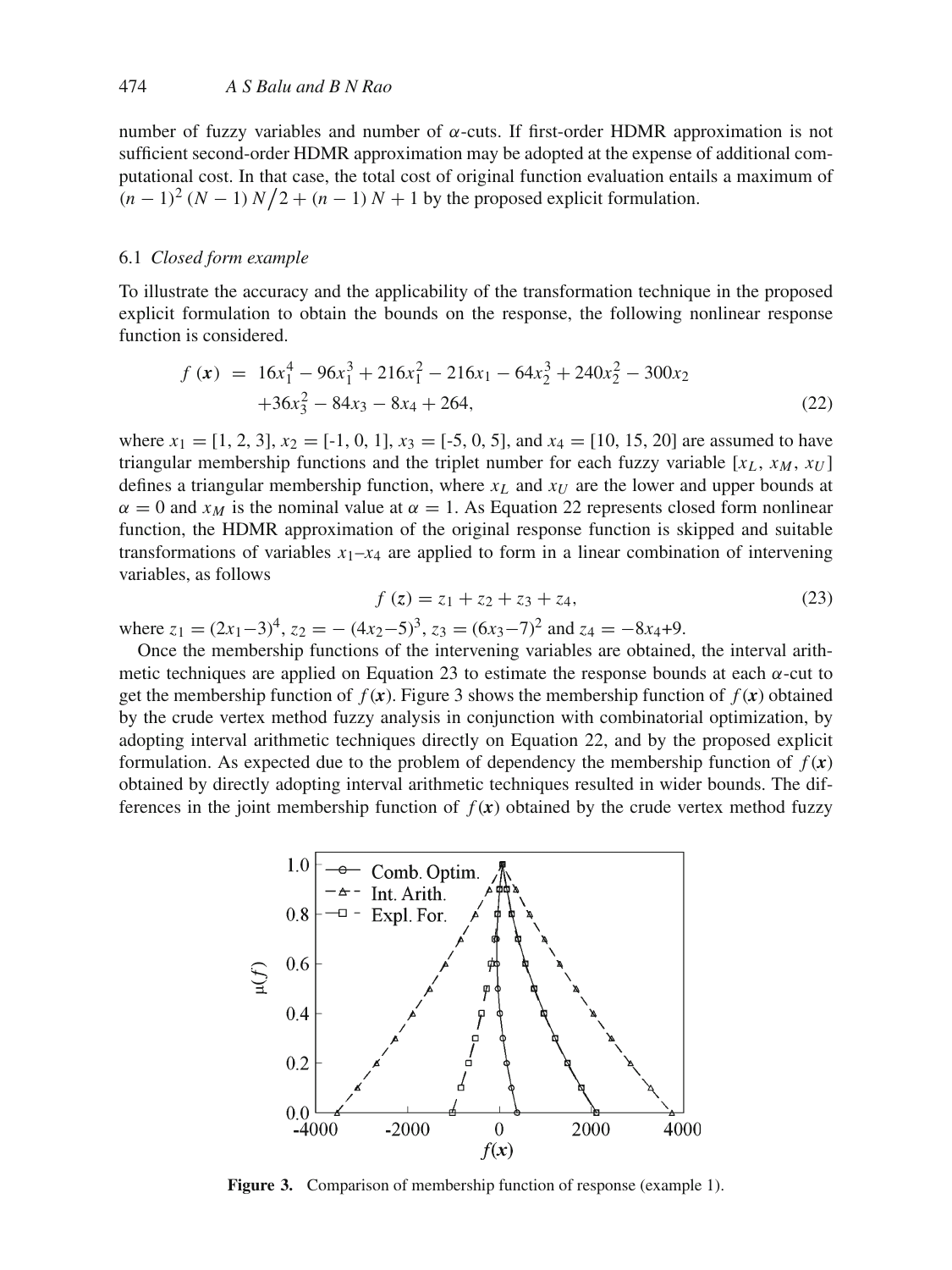

Figure 4. Three-stepped bar configuration.

analysis in conjunction with combinatorial optimization and the proposed explicit formulation is mainly due to the reason that the membership function obtained by using the vertex method fails to capture the minimum value of the response because it calculates the minimum and maximum values of the response only at the lower and upper limits of the variables at each  $\alpha$ -level. Therefore, it does not identify the minimum of the response, which is located inside the design space.

# 6.2 *Three steeped bar*

In this example, the static and dynamic responses of a three stepped bar (Akpan *et al* 2001a) shown in figure 4, are considered.

6.2a *Static analysis*: The following three cases of fuzzy input variables are considered for the static analysis: (i) Case A in which only the load  $P$  is fuzzified; (ii) Case B in which both the

| Parameter                                             | Case A                                               | Case B                | Case C                |
|-------------------------------------------------------|------------------------------------------------------|-----------------------|-----------------------|
|                                                       | Data for fuzzy static analysis of three stepped bar  |                       |                       |
| $A_1$ (in. <sup>2</sup> )                             | [3.00, 3.00, 3.00]                                   | [3.00, 3.00, 3.00]    | [2.99, 3.00, 3.01]    |
| $A_2$ (in. <sup>2</sup> )                             | [2.00, 2.00, 2.00]                                   | [3.00, 3.00, 3.00]    | [1.99, 2.00, 2.01]    |
| $A_3$ (in. <sup>2</sup> )                             | [1.00, 1.00, 1.00]                                   | [1.00, 1.00, 1.00]    | [0.99, 1.00, 1.01]    |
| $L_1$ (in.)                                           | [12.00, 12.00, 12.00]                                | [12.00, 12.00, 12.00] | [11.95, 12.00, 12.05] |
| $L_2$ (in.)                                           | [10.00, 10.00, 10.00]                                | [10.00, 10.00, 10.00] | [9.95, 10.00, 10.05]  |
| $L_3$ (in.)                                           | [6.00, 6.00, 6.00]                                   | [6.00, 6.00, 6.00]    | [5.95, 6.00, 6.05]    |
| $E_1, E_2, E_3$ (psi)                                 | [3.0e7, 3.0e7, 3.0e7]                                | [2.8e7, 3.0e7, 3.1e7] | [2.8e7, 3.0e7, 3.1e7] |
| $P_1, P_2$ (lb)                                       | [0.0, 0.0, 0.0]                                      | [0.0, 0.0, 0.0]       | [0.0, 0.0, 0.0]       |
| $P_3$ (lb)                                            | [7500, 10000, 12500]                                 | [7500, 10000, 12500]  | [7500, 10000, 12500]  |
|                                                       | Data for fuzzy dynamic analysis of three stepped bar |                       |                       |
| $A_1$ (in. <sup>2</sup> )                             | [3.00, 3.00, 3.00]                                   | [3.00, 3.00, 3.00]    | [2.99, 3.00, 3.01]    |
| $A_2$ (in. <sup>2</sup> )                             | [2.00, 2.00, 2.00]                                   | [3.00, 3.00, 3.00]    | [1.99, 2.00, 2.01]    |
| $A_3$ (in. <sup>2</sup> )                             | [1.00, 1.00, 1.00]                                   | [1.00, 1.00, 1.00]    | [0.99, 1.00, 1.01]    |
| $L_1$ (in.)                                           | [12.00, 12.00, 12.00]                                | [12.00, 12.00, 12.00] | [11.95, 12.00, 12.05] |
| $L_2$ (in.)                                           | [10.00, 10.00, 10.00]                                | [10.00, 10.00, 10.00] | [9.95, 10.00, 10.05]  |
| $L_3$ (in.)                                           | [6.00, 6.00, 6.00]                                   | [6.00, 6.00, 6.00]    | [5.95, 6.00, 6.05]    |
| $E_1, E_2, E_3$ (psi)                                 | [3.0e7, 3.0e7, 3.0e7]                                | [2.8e7, 3.0e7, 3.1e7] | [2.8e7, 3.0e7, 3.1e7] |
| $\rho_1$ , $\rho_2$ , $\rho_3$ (lb/in. <sup>3</sup> ) | [0.27, 0.28, 0.29]                                   | [0.27, 0.28, 0.29]    | [0.27, 0.28, 0.29]    |

**Table 1.** Geometrical and material properties of three-stepped bar (example 2).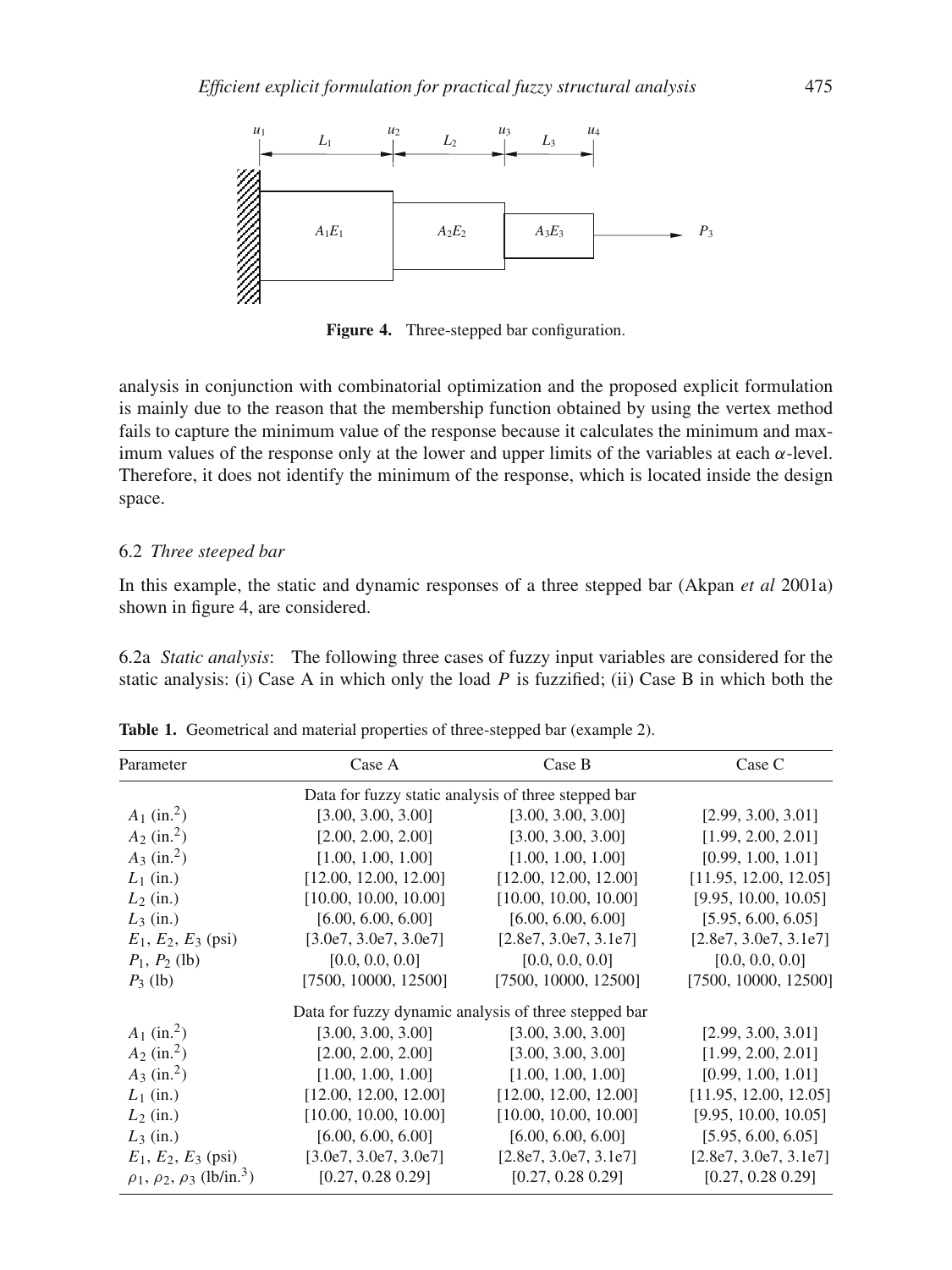load and the elastic modulus are fuzzified; and (iii) Case C in which the load, elastic modulus, cross sectional areas and the lengths of the bar are taken as fuzzy variables. The details of fuzzy input variables for all three cases are presented in table 1.

The possibility distributions of the fuzzy axial displacement at the free end and the strain energy of the system are computed using the proposed first-order HDMR based explicit formulation. The effect of number of sample points used for first-order HDMR approximation of the original response function is examined by varying *n* from 3 to 9. It is observed that  $n = 7$  results in the convergent estimation of the bounds of the response using the proposed explicit formulation. In addition, the effect of order of approximation  $\kappa$  is examined by taking  $\kappa = 2$ , 3 and 4. The possibility distributions of the fuzzy axial displacement at the free end for Case A obtained using the proposed first-order HDMR based explicit (with  $n = 7$ ) formulations and the crude vertex method fuzzy analysis in conjunction with combinatorial optimization are presented in figure 5(a). Similarly, figure 5(b) compares the possibility distributions of the strain energy of the system for Case A.



**Figure 5.** Possibility distributions for Case A (example 2); (**a**) Fuzzy axial displacement at free end; and (**b**) Strain energy of system.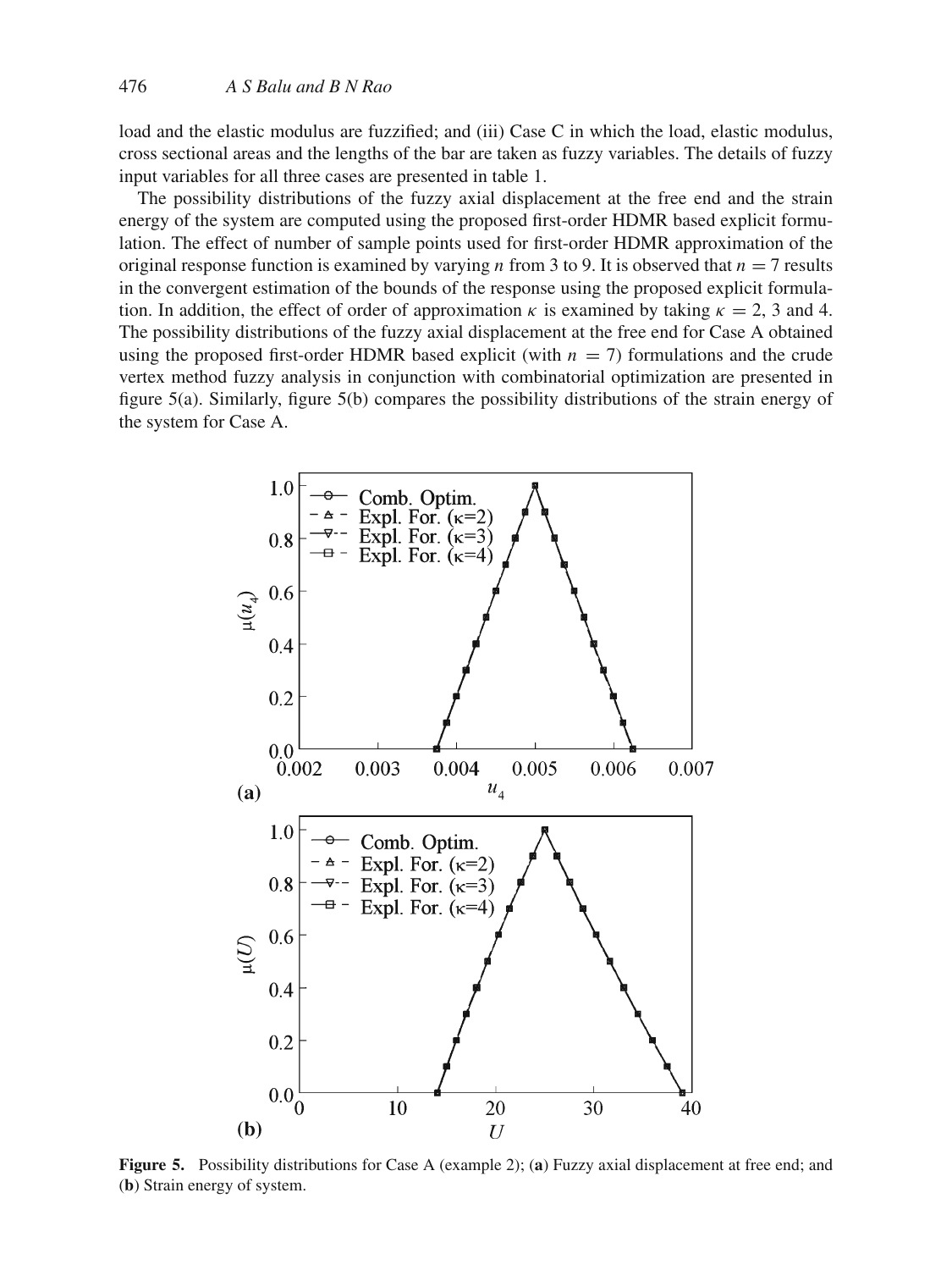Figures 6(a) and (b) respectively present the possibility distributions of the fuzzy axial displacement at the free end and the strain energy of the system for Case B. Similarly, figures 7(a) and (b) respectively present the possibility distributions of the fuzzy axial displacement at the free end and the strain energy of the system for Case C. Similar to the observations reported by Akpan *et al* (2001a), the present study shows that as the number of fuzzy variables increases the bounds of the possibility distributions of both the displacements and the strain energy are also increased. Also it shows that for Case B and Case C the possibility distributions of the response are skewed to the right because the displacement and the strain energy are inversely proportional to the modulus of elasticity, which is skewed to the left. Since in Case A only one fuzzy variable (*P*) is present the dependency problem is not encountered and the proposed firstorder HDMR based explicit formulation, and the combinatorial approach yield exactly the same results for all the possibility distributions of the responses. For Case B and Case C the proposed first-order HDMR based explicit formulation estimates a narrow bound for the response and with increase in the order of approximation  $\kappa$ , the bounds for the response are observed to become still narrower.



**Figure 6.** Possibility distributions for Case B (example 2); (**a**) Fuzzy axial displacement at free end; and (**b**) Strain energy of system.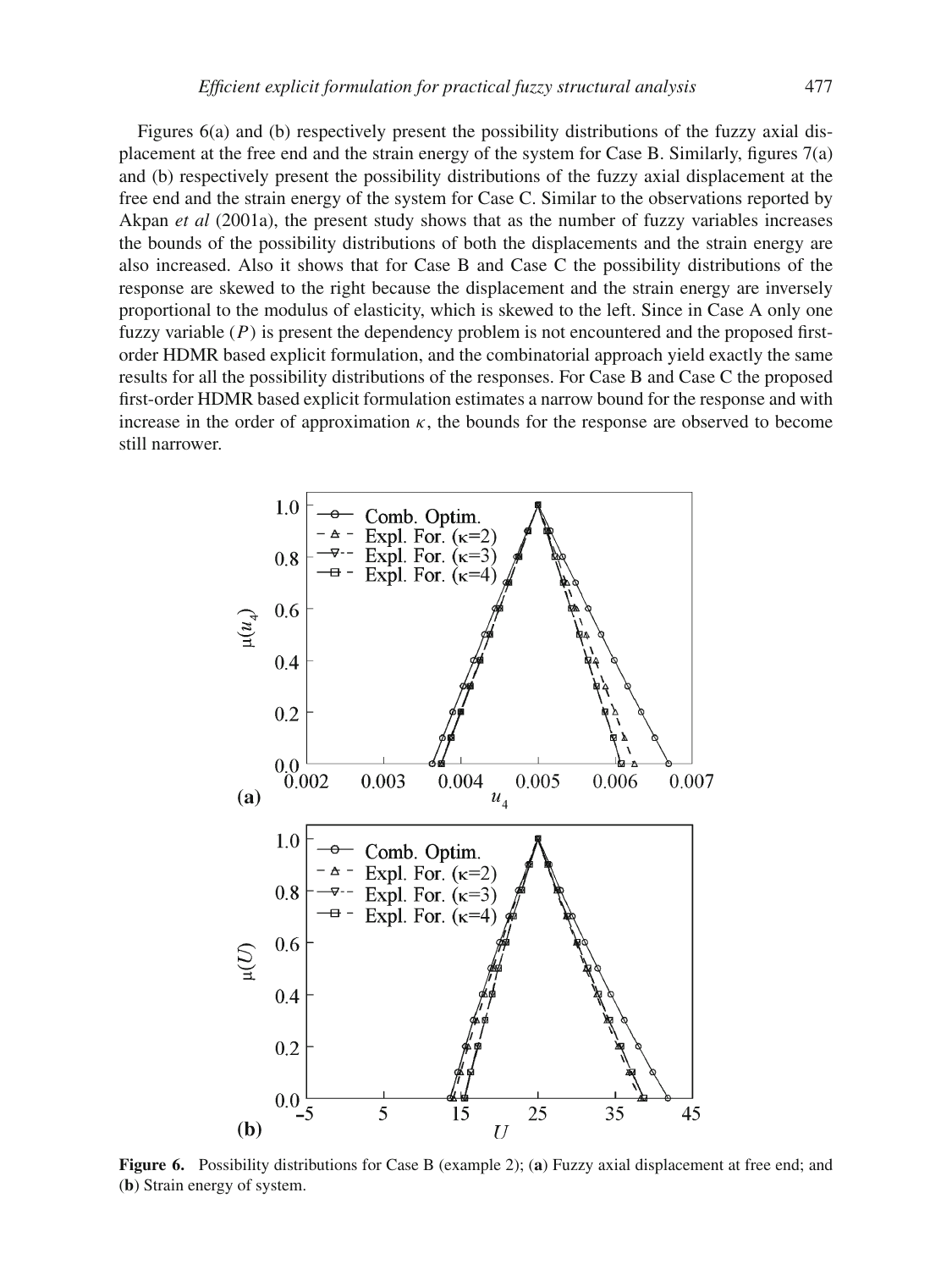

**Figure 7.** Possibility distributions for Case C (example 2); (**a**) Fuzzy axial displacement at free end; and (**b**) Strain energy of system.

6.2b *Natural frequency analysis*: The effect of input parameter fuzzification on the natural frequencies is studied by considering the following three cases: (i) Case A in which only the density of the bars as fuzzy; (ii) Case B in which both the density and the modulus of elasticity are taken as fuzzy variables; and (iii) Case C in which the density, modulus of elasticity, crosssectional area and length of each section are considered as fuzzy. The triangular fuzzy numbers for each parameter considered are shown in table 1.

The fuzzy natural frequencies of modes 1–3 for Case A, Case B, and Case C are respectively shown in figures  $8(a)$ –(c),  $9(a)$ –(c), and  $10(a)$ –(c). Again, for Case A since only one fuzzy variable (*P*) is present, the dependency problem is not encountered and the proposed first-order HDMR based explicit formulation, and the combinatorial approach yield exactly the same results for all the possibility distributions of the responses. For Case B and Case C trends for the possibility distributions of the fuzzy natural frequencies are similar to the possibility distributions of the static responses. Similar to the possibility distributions of the static responses as the number of input fuzzy variables increases from Case A to Case C the spread of fuzzy frequencies also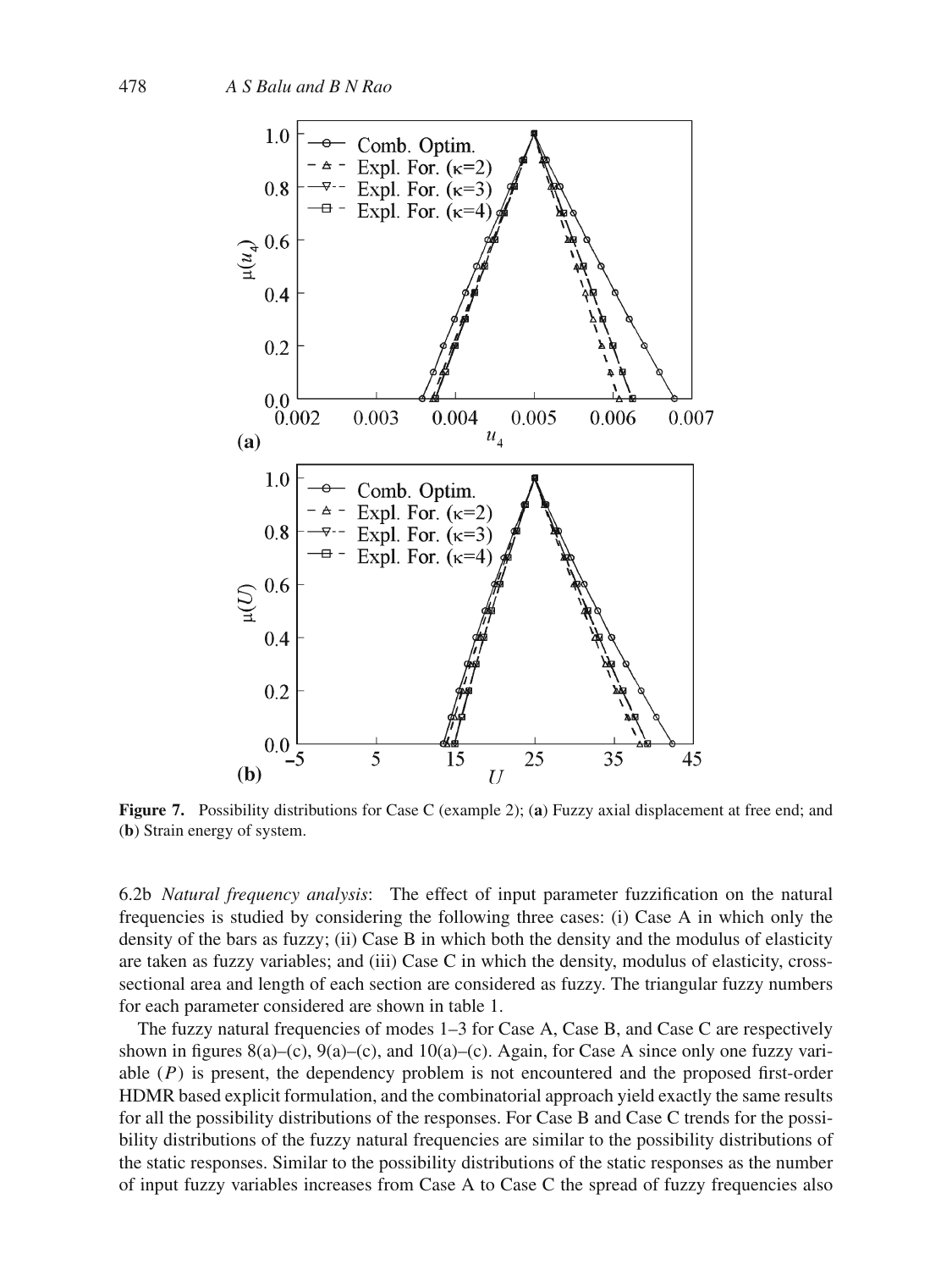

**Figure 8.** Possibility distributions of natural frequencies for Case A (example 2); (**a**) Mode 1; (**b**) Mode 2; and (**c**) Mode 3.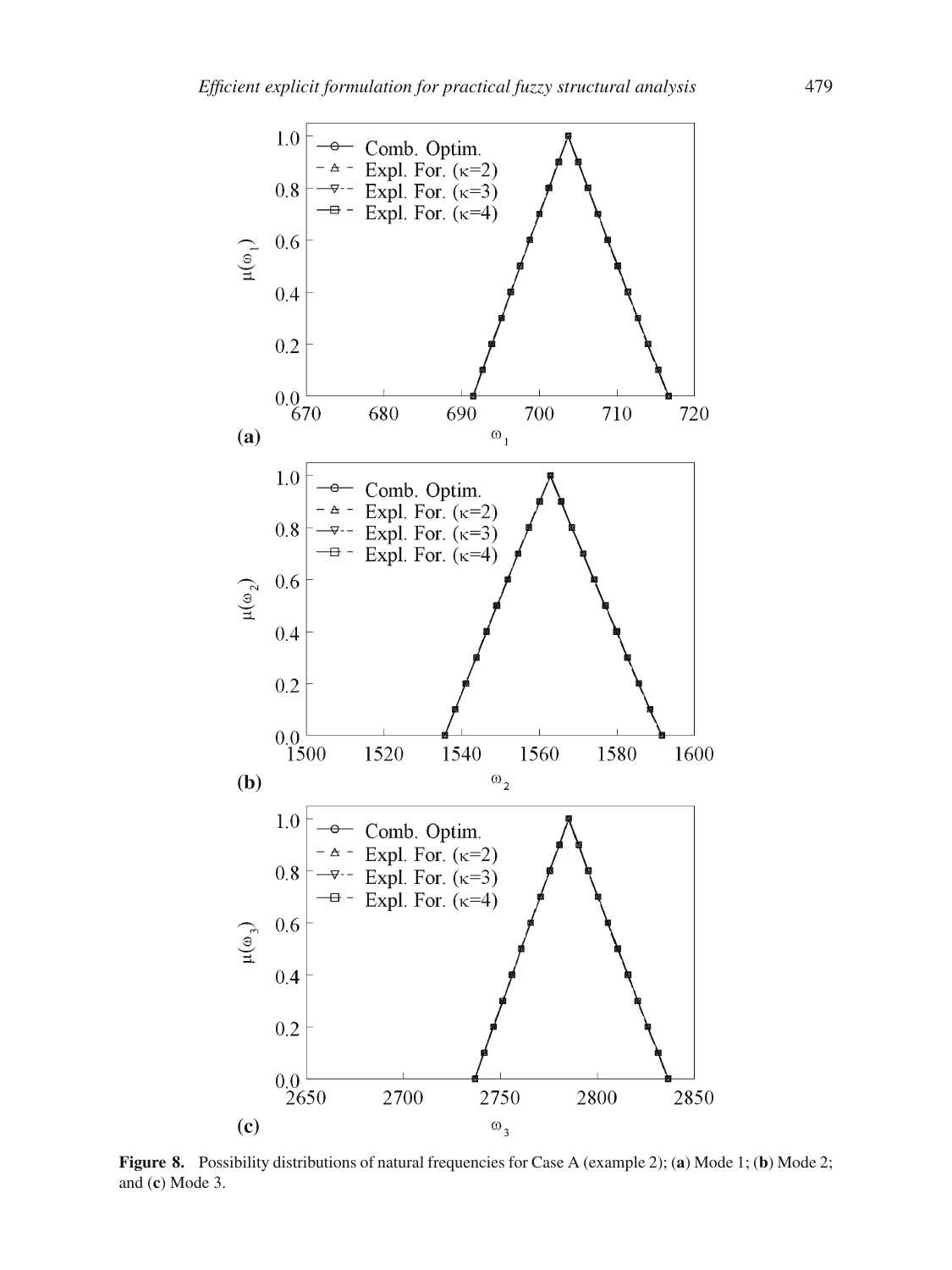

**Figure 9.** Possibility distributions of natural frequencies for Case B (example 2); (**a**) Mode 1; (**b**) Mode 2; and (**c**) Mode 3.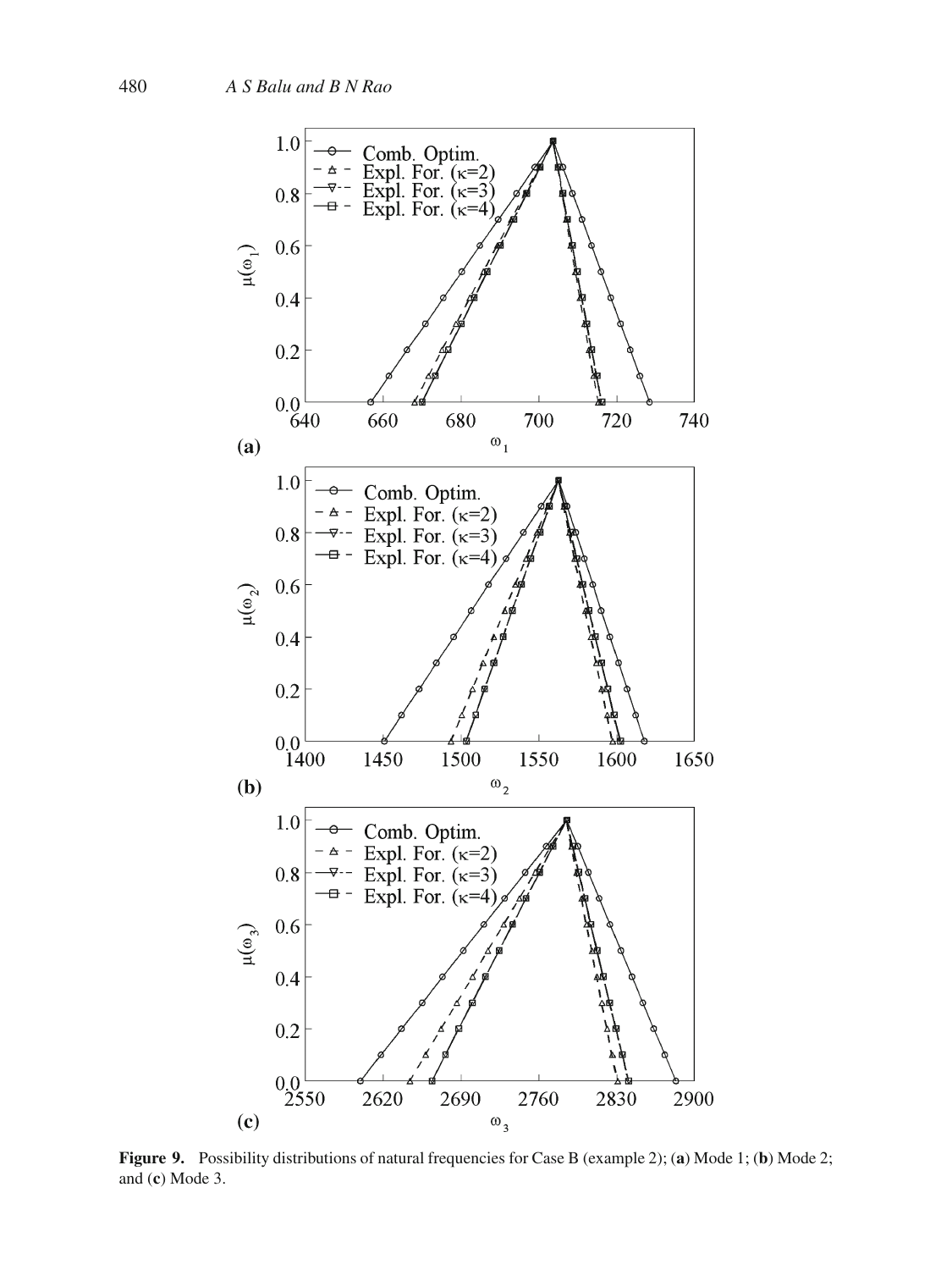

**Figure 10.** Possibility distributions of natural frequencies for Case C (example 2); (**a**) Mode 1; (**b**) Mode 2; and (**c**) Mode 3.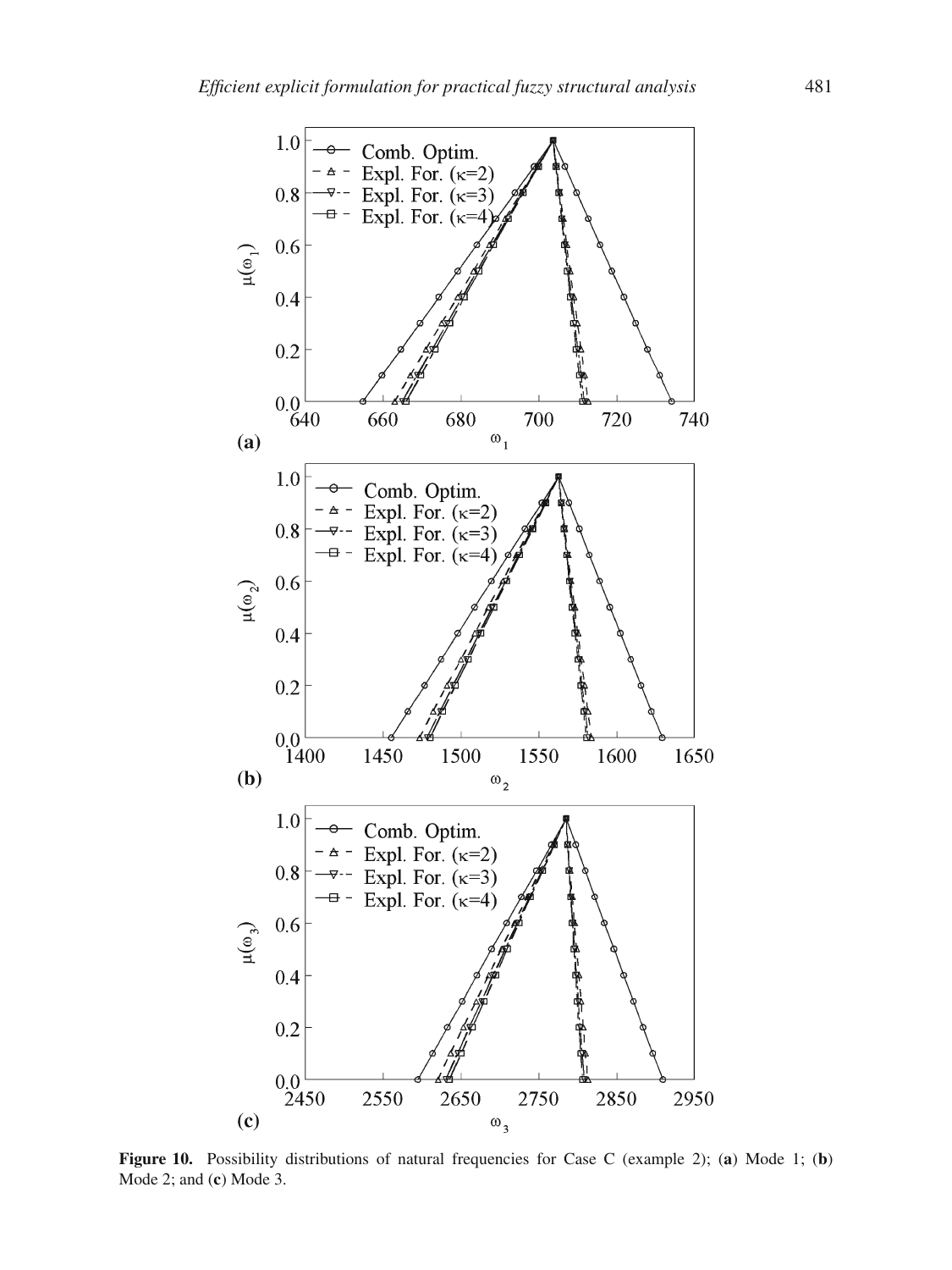

Figure 11. Soil profile (example 3).

increases. The fuzzy frequencies are skewed to the left as is the fuzzy number for the modulus of elasticity, since the frequency solution is directly related to the modulus of elasticity.

# 6.3 *Soil settlement*

The settlement of a point *A* in figure 11 due to the construction of a structure is primarily caused by the consolidation of the clay layer. Suppose the contribution of settlement due to secondary consolidation is negligible. For normally loaded clay, the settlement *S* is given by

$$
S = \frac{C_c}{1 + e_0} H \log \frac{p_0 + \Delta p}{p_0},
$$
 (24)

where  $C_c$  is the compression index of the clay;  $e_0$  is the void ratio of the clay layer before loading; *H* is the thickness of the clay layer;  $p_0$  is the original effective pressure at point *B* 



**Figure 12.** Possibility distributions of soil settlement (example 3).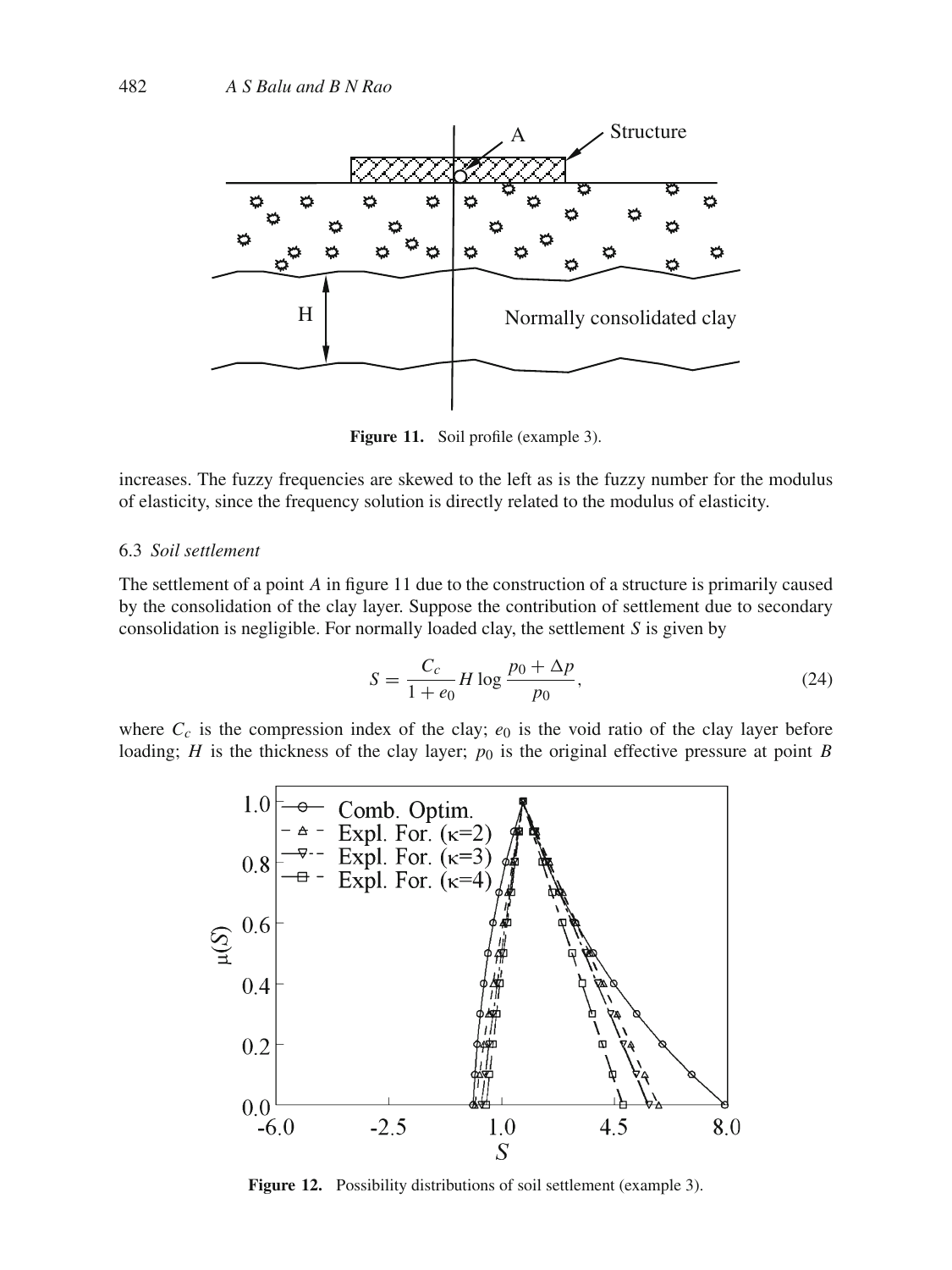

**Figure 13.** Edge-cracked plate (example 4); (**a**) Geometry, loads, and domain size; and (**b**) FEM discretization.

before loading; and  $\Delta p$  is the increase in pressure at point *B* caused by the construction of the structure; 'log' denotes logarithm to the base 10. Because of the non-uniform thickness and lack of homogeneity of the clay layer, the settlement predicted by the empirical formula could be subject to uncertainty in predicted settlement. This is a practical engineering example having the triangular fuzzy variables as follows.  $C_c = [0.099, 0.396, 0.693]$ ,  $e_0 = [0.6545, 1.19, 1.7255]$ ,  $H = [142.8, 168.0, 193.2], p_0 = [3.162, 3.72, 4.278], \text{ and } \Delta p = [0.2, 0.5, 0.8].$ 

The possibility distributions of the fuzzy soil settlement obtained using the proposed firstorder HDMR based explicit formulation and the crude vertex method fuzzy analysis in conjunction with combinatorial optimization are presented in figure 12. Similar to the previous example, the effects of number of sample points and the order of approximation  $\kappa$  are examined. Again the proposed first-order HDMR based explicit formulation estimates a narrow bound for the response and with increase in the order of approximation  $\kappa$  the bounds for the response are observed to become still narrower.

# 6.4 *Edge cracked plate*

This example involves the edge-cracked plate shown in figure 13(a), which is fixed at the bottom and subjected to far-field shear stress of  $\tau^{\infty}$  unit applied on top. Due to the far-field shear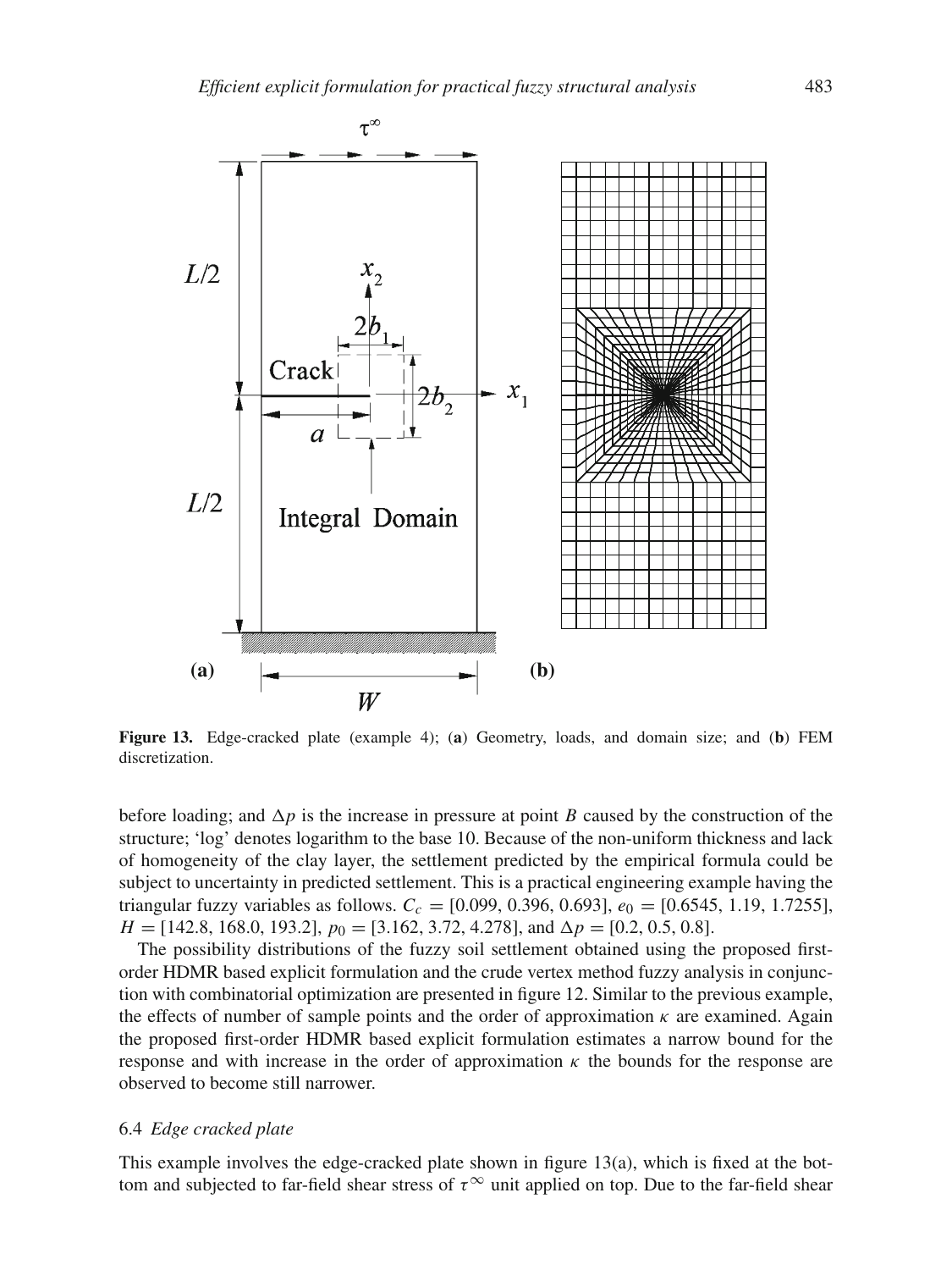stress  $\tau^{\infty}$ , the plate is subjected to mixed-mode deformation involving fracture modes I and II (Anderson 1995). The mixed-mode stress-intensity factors  $K_I(x)$  and  $K_{II}(x)$  are calculated using an interaction integral method (Yau *et al* 1980). The plate has length  $L = 16$  units, width  $W = 7$  units and crack length *a*. The elastic modulus is assumed to follow a hyperbolictangent gradation function which can be expressed with respect to the local  $(x_1, x_2)$  Cartesian coordinates,

$$
E(x_1) = \frac{E_1 + E_2}{2} + \frac{E_1 - E_2}{2} \tan h(\eta x_1),
$$
 (25)



**Figure 14.** Possibility distributions (example 4); (a)  $K_I$ ; and (b)  $K_{II}$ .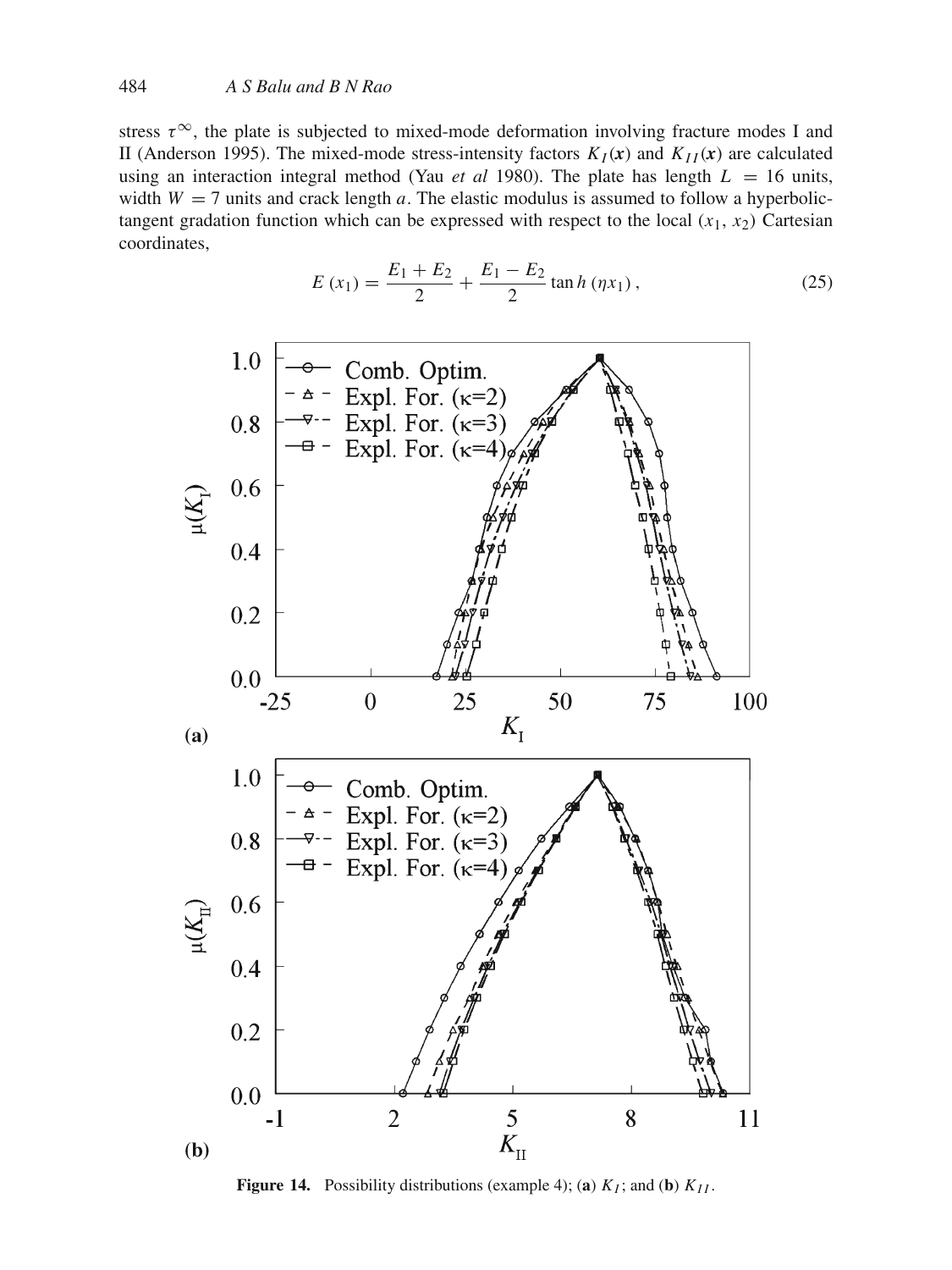where  $E_1 = E(x_1 = -0.5W)$ ,  $E_2 = E(x_1 = 0.5W)$ ,  $\eta$  is gradation parameter.  $E_1 = [0.5, 1.0,$ 1.5],  $E_2 = [2.5, 3.0, 3.5], \eta = [5, 7.5, 10], \tau^{\infty} = [0.5, 1.0, 1.5]$  and  $a = [3.0, 3.5, 4.0]$  are assumed to be fuzzy variables having triangular membership functions. A plane strain condition was assumed. A domain size  $2b \times 2b$  ( $b = 3.0$  units), as shown in figure 13(a) is used to calculate the mixed-mode SIFs. FEM discretization involved 2711 nodes, 832 8-noded quadrilateral elements, and 48 focused quarter-point 6-noded triangular elements, as shown in figure 13(b). The possibility distributions of the mixed-mode SIFs  $K_I$  and  $K_{II}$  are shown in figures 14(a) and (b) respectively. Again the proposed first-order HDMR based explicit formulation estimates a narrow bound for the response and with increase in the order of approximation  $\kappa$  the bounds for the response are observed to become still narrower.

# **7. Conclusions**

In this paper a practical approach based on HDMR for analysing the response of structures with fuzzy parameters is presented. The proposed methodology involves integrated finite element modelling, HDMR based response surface generation, and explicit fuzzy analysis procedure. The uncertainties in the material, geometric, loading and structural parameters are represented using fuzzy sets. To facilitate efficient computation, a HDMR based response surface generation is employed for the approximation of the fuzzy finite element response quantity.

In the proposed method, using HDMR the response is expressed in a separable closed-form expression as a linear combination of the fuzzy variables through the definition of intervening variables, then using the transformation technique the bounds on the response at each  $\alpha$ -level are obtained. The advantage of this approach is that the bounds of the fuzzy response at an  $\alpha$ -level can be obtained by solving the resulting set of interval equations once. This approach is mathematically elegant and not computationally expensive. The use of transformations facilitates the determination of the minimum and maximum values of the fuzzy variables that correspond to the extreme values of the response at a particular  $\alpha$ -level without the use of optimization techniques. Moreover, this is semi-analytical procedure making use of deterministic finite element software and hence there is little room for errors. The proposed explicit formulation is free from the problem associated with dependency of the fuzzy variables, unlike most of the reported explicit formulations which are plagued with practical problems like the possibility of obtaining unbounded, unrealistic and non-unique solutions if the dependent relations between the fuzzy variables and the constrained fuzzy operation procedures are not considered in the formulation.

#### **Nomenclature**

|                                          | Area                              |
|------------------------------------------|-----------------------------------|
| a                                        | Crack width                       |
| $C_c$                                    | Compression index of the clay     |
| $\mathcal{C}_{\mathcal{C}}$              | Reference point                   |
| E                                        | Elastic modulus                   |
| $e_0$                                    | Void ratio of clay                |
| g(x)                                     | Performance function              |
| $\tilde{g}(x)$                           | Approximated performance function |
| $g_0 = g(c)$                             | Response at reference point       |
| $g_i(x_i), g_{i_1i_2}(x_{i_1}, x_{i_2})$ | HDMR component functions          |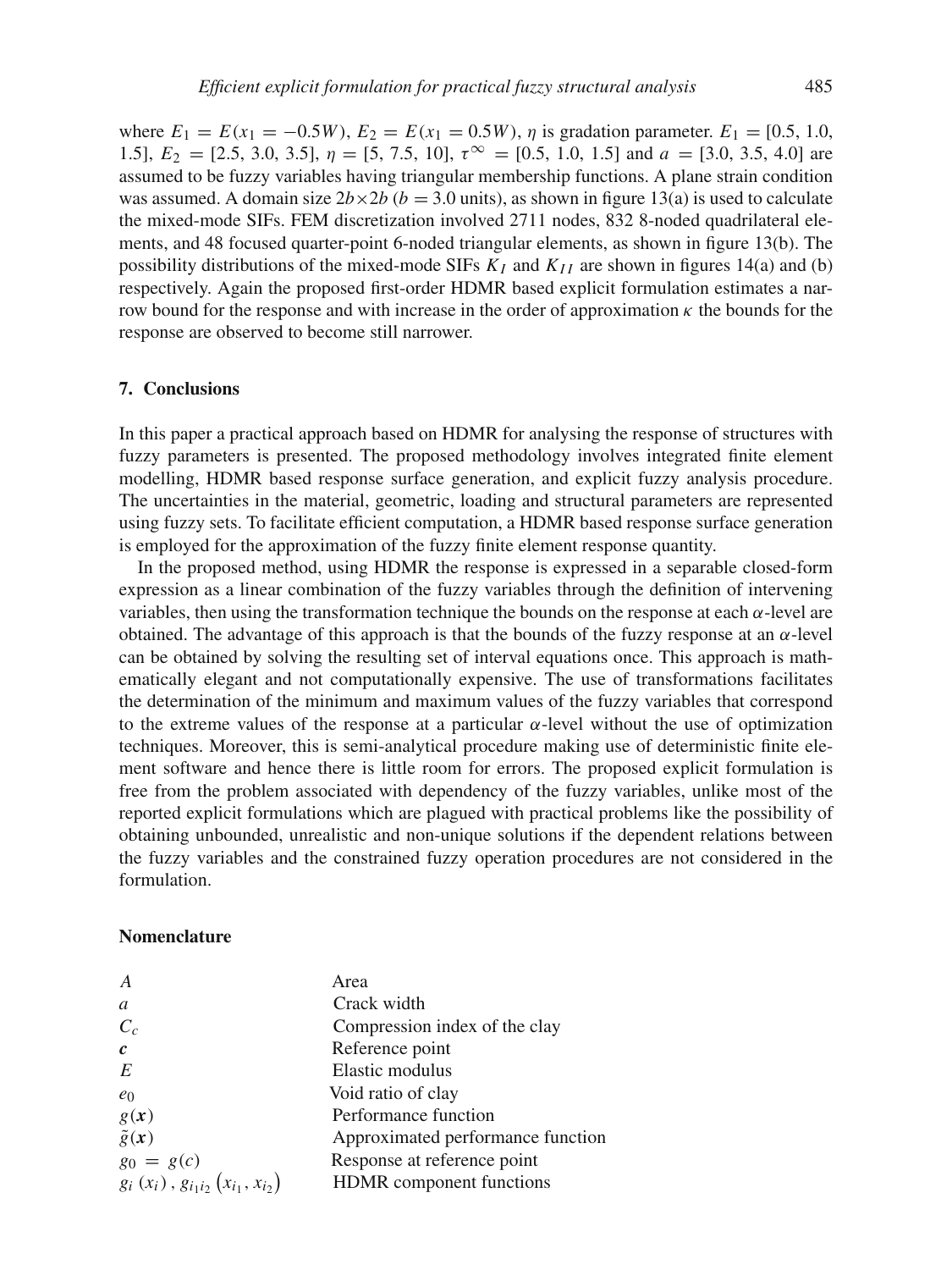| $K_I, K_{II}$                                                 | Stress intensity factors    |
|---------------------------------------------------------------|-----------------------------|
| L, W, H                                                       | Length, width, height       |
| $\boldsymbol{m}$                                              | Number of $\alpha$ -cuts    |
| N                                                             | Number of variables         |
| n                                                             | Number of sample points     |
| $\boldsymbol{P}$                                              | Concentrated load           |
| $p_0$                                                         | Original effective pressure |
| $\Delta p$                                                    | Increase in pressure        |
| S                                                             | Soil settlement             |
| S                                                             | Order of component function |
| U                                                             | Strain energy               |
| $\mathcal{U}$                                                 | Displacement                |
| $\boldsymbol{x}$                                              | Uncertain variable vector   |
| $x_{i,\alpha}^I = [\underline{x}_i, \overline{x}_i]_{\alpha}$ | Interval variable           |
| $[x_{iL}, x_{iM}, x_{iU}]$                                    | Fuzzy variable              |
| $z_i$                                                         | Intervening variable        |
| $\alpha$                                                      | Confidence level            |
| $\beta_i$                                                     | Coefficient                 |
| $\gamma_i$                                                    | Constant                    |
| $\mu_{\tilde{x}}(x)$                                          | Membership function         |
| $\eta$                                                        | Gradation parameter         |
| $\kappa$                                                      | Order of approximation      |
| $\phi_j(x_i), \phi_{j_1j_2}(x_{i_1}, x_{i_2})$                | Interpolation functions     |
| $\mathcal{R}_2, \mathcal{R}_3$                                | Residual errors             |
| R                                                             | Real coordinate space       |
| $\rho$                                                        | Mass density                |
| $\tau_{\infty}$                                               | Far-field shear stress      |
| $\omega$                                                      | Natural frequency           |
| $\tilde{x}$                                                   | Fuzzy set                   |
|                                                               |                             |

# **References**

Adduri PR, Penmetsa RC 2008 'Confidence bounds on component reliability in the presence of mixed uncertain variables,' *Int. J. Mech. Sci.* 50(3): 481–489

Akpan UO, Koko TS, Orisamolu IR, Gallant BK 2001a 'Practical fuzzy finite element analysis of structures,' *Finite Elem. Anal. Des.* 38: 93–111

Akpan UO, Koko TS, Orisamolu IR, Gallant BK 2001b 'Fuzzy finite element analysis of smart structures,' *Smart Mater. Struct.* 10: 273–284

Alefeld G, Herzberger J 1983 Introduction to interval computations, (New York, USA: Academic Press)

- Anderson TL 1995 *Fracture mechanics: Fundamentals and applications*, Boca Raton, Florida: CRC Press Inc.
- Chen C 1996 *Fuzzy logic and neural network handbook, Computer engineering series*, New York: McGraw-Hill

Chen L, Rao SS 1997 'Fuzzy finite element approach for the vibration analysis of imprecisely defined systems,' *Finite Elem. Anal. Des.* 27: 69–83

Chowdhury R, Rao BN, Prasad AM 2008 'High dimensional model representation for piece wise continuous function approximation,' *Commun. Numer. Methods Eng.* 24(12): 1587–1609

Dessombz O, Thouverez F, Laîné JP, Jézéquel L 2001 'Analysis of mechanical systems using interval computations applied to finite element methods,' *J. Sound Vib.* 239(5): 949–968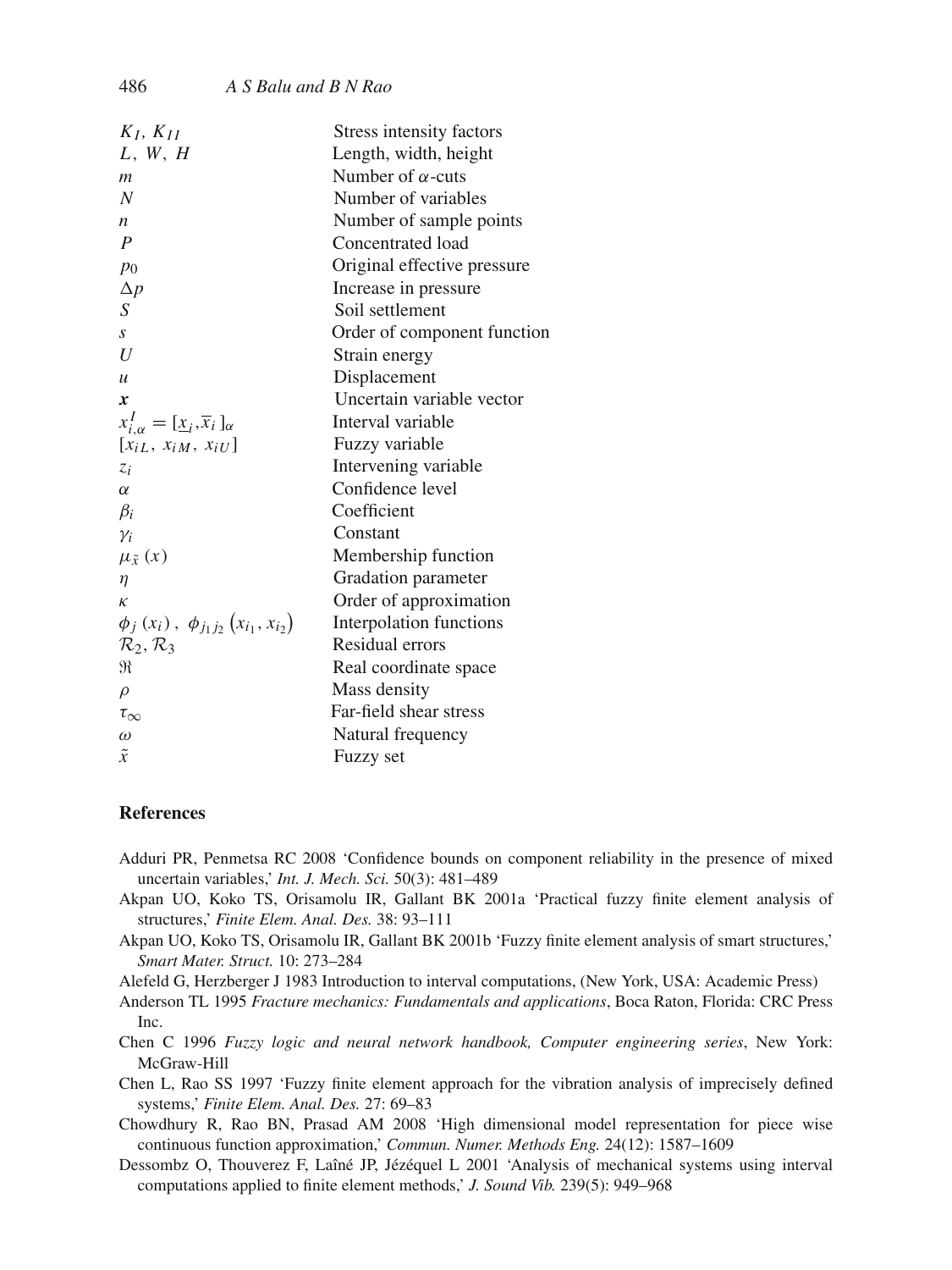- Dhingra AK, Rao SS, Kumar V 1992 'Nonlinear membership function in multi-objective fuzzy optimization of mechanical and structural systems,' *AIAA J.* 30: 251–260
- Donders S, Vandepitte D, Van de Peer J, Desmet W 2005 'Assessment of uncertainty on structural dynamic responses with the short transformation method,' *J. Sound Vib.* 288(3): 523–549
- Dong WM, Shah HC 1987 'Vertex method for computing functions of fuzzy variables,' *Fuzzy Sets Syst.* 24(1): 65–78
- Dong WM, Wong FS 1987 'Fuzzy weighted averages and implementation of the extension principle,' *Fuzzy Sets Syst.* 21(2): 183–199
- Drucker H, Burges CJC, Kaufman L, Smola A, Vapnik V 1997 'Support vector regression machines,' *Adv. Neural Inf. Process. Syst.* 9: 155
- Elishakoff I 1995 'Essay on uncertainties in elastic and viscoelastic structures: from A.M. Freudenthal's criticism to modern convex modelling,' *Comput. Struct.* 56(2): 871–895
- Farkas L, Moens D, Vandepitte D, Desmet W 2008 'Application of fuzzy numerical techniques for product performance analysis in the conceptual and preliminary design stage,' *Comput. Struct.* 86(10): 1061– 1079
- Gersem HD, Moens D, Desmet W, Vandepitte D 2007 'Interval and fuzzy dynamic analysis of finite element models with superelements,' *Comput. Struct.* 85(5–6): 304–319
- Haldar A, Mahadevan S 2000 *Reliability assessment using stochastic finite element analysis*, 1st Edition, (New York: John Wiley & Sons, Inc.)
- Hansen E 1992 Global optimization using interval analysis, New York, USA: Marcel Dekker, Inc.
- Hanss M 2002 'The transformation method for the simulation and analysis of systems with uncertain parameters,' *Fuzzy Sets Syst.* 130(3): 277–289
- Harvey RL 1994 *Neural network principles*, NJ, USA: Prentice-Hall Inc.
- Jones DR, Schonlau M, Welch WJ 1998 'Efficient global optimization of expensive black-box functions,' *J. Glob. Optim.* 13(4): 455–492
- Lernout EC, Pellissetti M, Pradlwarter H, Schueller GI, Soize C 2006 'Data and model uncertainties in complex aerospace engineering systems,' *J Sound Vib.* 295(3–5): 923–938
- Li G, Rosenthal C, Rabitz H 2001a 'High dimensional model representations,' *J. Phys. Chem. A* 105: 7765–7777
- Li G, Wang SW, Rabitz H 2001b 'High dimensional model representations generated from low dimensional data samples-I. mp-Cut-HDMR,' *J. Math. Chem.* 30(1): 1–30
- Moens D, Vandepitte D 2004 'Non-probabilistic approaches for non-deterministic dynamic FE analysis of imprecisely defined structures,' *Proceedings of the International Conference on Noise and Vibration Engineering*, ISMA, Leuven, 3095–3119
- Möller B, Graf W, Beer M 2000 'Fuzzy structural analysis using α-level optimization,' *Comput. Mech.* 26(60): 547–565
- Moore RE 1979 *Methods and applications of interval analysis*, Philadelphia, USA: SAIM Publication
- Muhanna RL, Mullen RL 2001 'Uncertainty in mechanics problems interval-based approach, *J. Eng. Mech., ASCE*, 127(6): 557–566
- Munck MD, Moens D, Desmet W, Vandepitte D 2008 'A response surface based optimisation algorithm for the calculation of fuzzy envelope FRFs of models with uncertain properties,' *Comput. Struct.* 86(10): 1080–1092
- Pellissetti MF, Schueller GI 2007 'The effects of uncertainties in structural analysis,' *J. Struct. Eng. Mech.* 25(3): 311–330
- Qiu Z, Elishakoff I 1998 'Antioptimization of structures with large uncertain-but-non-random parameters via interval analysis,' *Comput. Methods Appl. Mech. Eng.* 152(3–4): 361–372
- Rao BN, Chowdhury R 2008 'Probabilistic analysis using high dimensional model representation and fast Fourier transform,' *Int. J. Comput. Methods Eng. Sci. Mech.* 9(6): 342–357
- Rao SS and Berke L 1997 'Analysis of uncertain structural systems using interval analysis,' *AIAA J.* 34(4): 727–735
- Ross TJ 2004 *Fuzzy Logic with Engineering Applications*, Second Edition, Chichester: John Wiley & Sons Ltd.